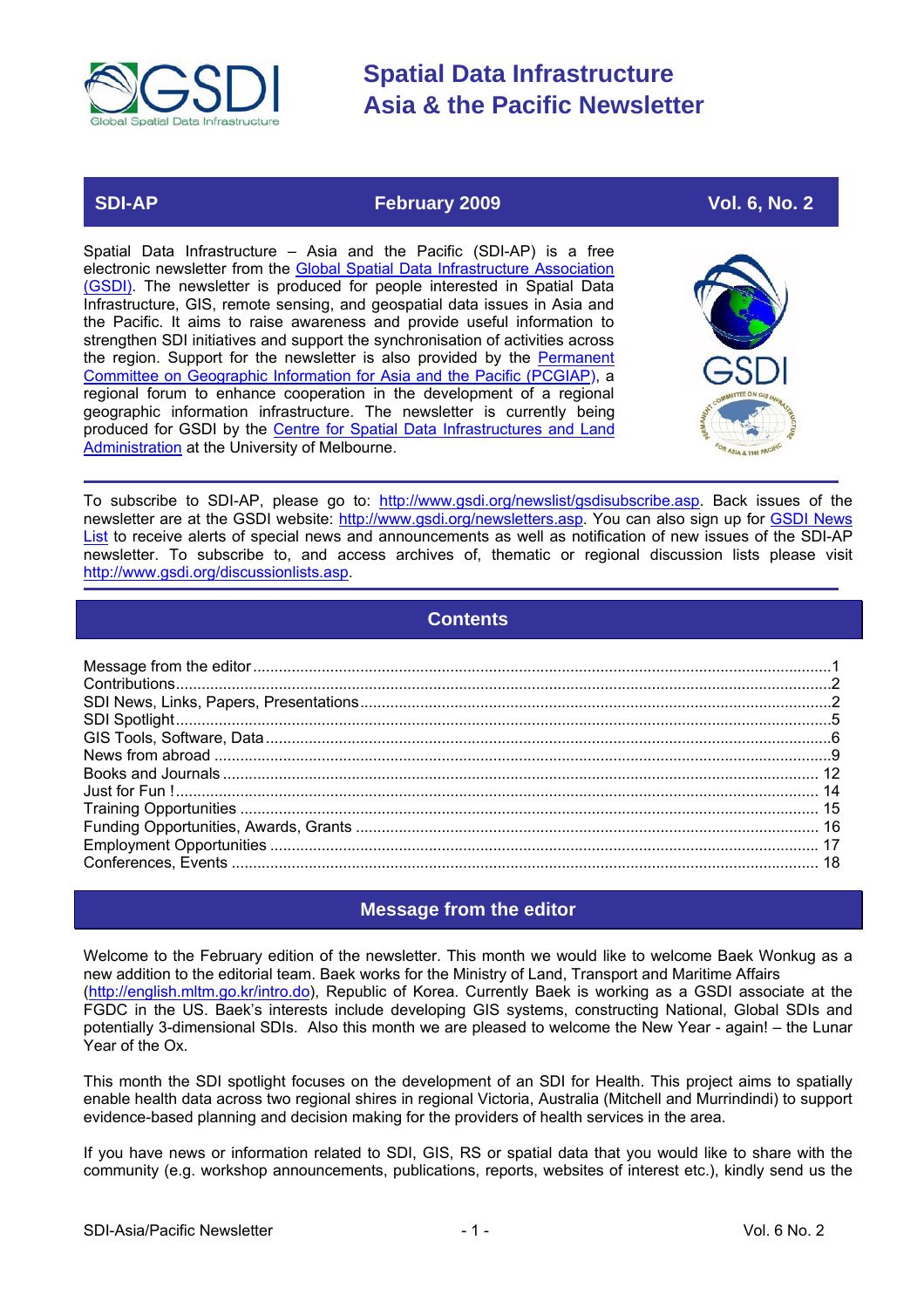<span id="page-1-0"></span>

materials by the 25<sup>th</sup> of the each month to [sdi-ap@gsdi.org](mailto:sdi-ap@gsdi.org), for your contribution to be included in the next newsletter.

Malcolm Park and Serryn Eagleson (Editors) [Editor.SDIAP@gmail.com](mailto:Editor.SDIAP@gmail.com) Centre for Spatial Data Infrastructures and Land Administration, The University of Melbourne [http://www.geom.unimelb.edu.au/research/SDI\\_research/index.html](http://www.geom.unimelb.edu.au/research/SDI_research/index.html)

#### **[Back to contents](#page-0-0)**

### **Contributions**

Thank you to the following people and organisations for their contributions to this issue: Paul Box and Kate Lance for news feeds, Jeremy Huang and Jeremy Shen from the Ministry of the Interior, Taiwan for the Chinese translation, and Shivani Lal, *GIS Development* and *Asia Surveying Mapping Magazine* for directly feeding into the newsletter.

#### **[Back to contents](#page-0-0)**

### **SDI News, Links, Papers, Presentations**

### **Resolutions from the ISO/TC 211 27th Plenary, held in Tsukuba, Japan**

<http://www.isotc211.org/Resolutions/resolutn.htm#M27>

ISO/TC 211 resolution 446 was passed for the formation of an ad hoc working group on SDI. The wording of resolution 446 included:

- ISO/TC 211 recognizes the importance of standards for SDI and resolves to establish an ad hoc group to prepare a workshop.
- ISO/TC 211 welcomes and accepts the chairperson nomination from Saudi Arabia.
- ISO/TC 211 welcomes the offer from other countries and members to participate.
- ISO/TC 211 instructs the Secretariat to circulate a call immediately for further nominations and confirmation of nominated persons with a deadline of January 31, 2009. Contact: [henrytom@verizon.net,](mailto:henrytom@verizon.net) [hans.knoop@gmx.de.](mailto:hans.knoop@gmx.de)

The next ISO plenary – the 28th ISO/TC 211 Plenary – will be held 25-29 May 2009 in Molde, Norway. <http://www.isotc211.org/calendar.htm>

#### **What message are we sending to senior level decision makers about the importance and value of Spatial Data Infrastructure - SDI - if we keep misrepresenting what SDI is or is all about?**

A provocative essay in the current issue of *Geoconnexion* [http://www.geoconnexion.com/burning\\_issue\\_int.php](http://www.geoconnexion.com/burning_issue_int.php) by Roger Longhorn.

#### **National Geospatial Data Regulatory Authority Bill (India)**

Delivering the inaugural speech at the **8th National Spatial Data Infrastructure (NSDI)**, Union Minister for Science and Technology and Earth Sciences, Mr Kapil Sibal, informed that the Government is in the process of formulating a legislation on sharing of geospatial data amongst different agencies - public and private. A bill in this regard, the *National Geospatial Data Regulatory Authority Bill*, is to be introduced in the next session of Parliament and is likely to be cleared by the Cabinet by February 2009.

Emphasising the critical role of geospatial technologies in a nation's internal security, Mr Sibal took up the case of recent terror attacks in Mumbai and expressed that with the help of 3-D technology it would have been possible to know the exact location of each room in the ill-fated Taj and Trident hotels. Pointing to restrictions on conducting flights and delays in permissions granted, he admitted that bureaucratic hassles, most of the times, impede technological growth. "We should disabuse our minds and should be proactive rather than restrictive and reactive" he opined.

**See also**: "Cabinet Approval For National Geospatial Data Regulatory Authority Bill Likely By February 2009: Sibal" [<http://www.webnewswire.com/node/447495](http://www.webnewswire.com/node/447495)> and "Geospatial data regulatory Bill may be cleared by February" <[http://www.thehindubusinessline.com/2008/12/23/stories/2008122352000500.htm>](http://www.thehindubusinessline.com/2008/12/23/stories/2008122352000500.htm)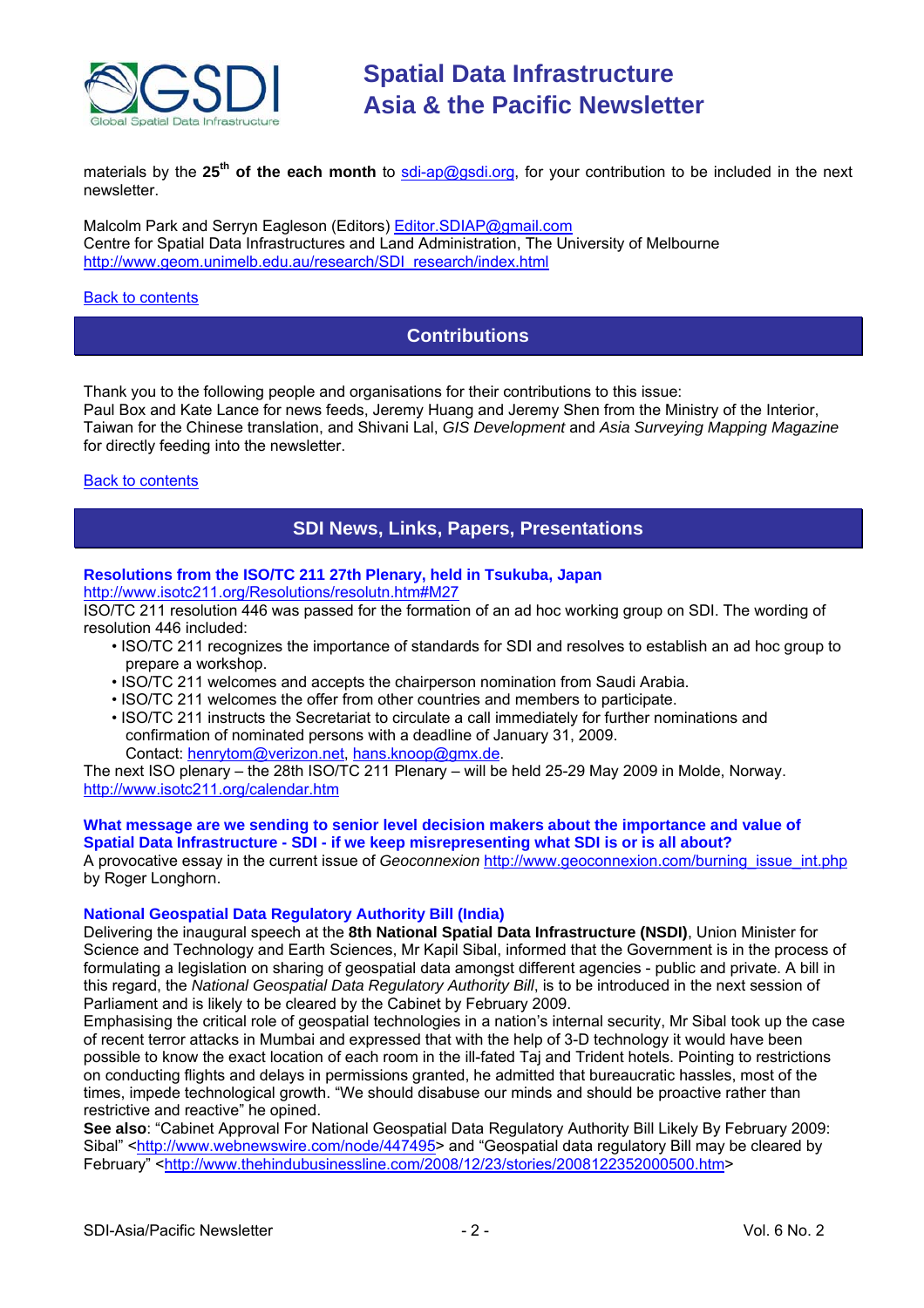

Source: GIS in Education Blog: <http://www.educationgis.com/2008/12/8th-national-spatial-data.html> & Kate Lance

#### **The value of the geospatial industry in India**

An Indian geospatial magazine in April 2008 released a survey demonstrating how, although still adolescent, the Indian geospatial industry showed immense potential. The survey pegged the overall 2006-07 worth of the industry within India at Rs6830 million (USD139,50 million), with the services segment contributing 51%. Minister for Science and Technology and Earth Sciences Kapil Sibal was moved to declare that the industry would outperform the country's IT and telecoms boom

Source: GIM International [http://www.gim-international.com/issues/articles/id1231-](http://www.gim-international.com/issues/articles/id1231-Indias_Leapfrog_Geospatial_Industry.html) [Indias\\_Leapfrog\\_Geospatial\\_Industry.html](http://www.gim-international.com/issues/articles/id1231-Indias_Leapfrog_Geospatial_Industry.html)

#### **Presentations from ISO TC211 Workshop on Standards in Action,**

held in Tsukuba, Japan (3 December 2008) are available from:

<http://www.isotc211.org/WorkshopTsukuba/Workshop-Tsukuba.htm>and include:

● *Present status of NSDI policy of Japan* (80 MB) - Mr. Shoichi Oki

[http://www.isotc211.org/WorkshopTsukuba/Presentations/Shoichi\\_Oki.ppt,](http://www.isotc211.org/WorkshopTsukuba/Presentations/Shoichi_Oki.ppt)

● *Japan vision for geospatial information service innovation and demand for standardization* - Professor Ryosuke Shibasaki

[http://www.isotc211.org/WorkshopTsukuba/Presentations/Ryosuke\\_Shibasaki/Ryosuke\\_Shibasaki.pdf](http://www.isotc211.org/WorkshopTsukuba/Presentations/Ryosuke_Shibasaki/Ryosuke_Shibasaki.pdf)

- *Russian version of the ISO/TC 211 multi-lingual glossary of terms* Aleksandrov, Maksimova, and Yakovleva [http://www.isotc211.org/WorkshopTsukuba/Presentations/Raisa\\_Yakovleva.pdf](http://www.isotc211.org/WorkshopTsukuba/Presentations/Raisa_Yakovleva.pdf)
- *Considering standards for specifications of Global Map (version 2)* Kajikawa and Nagayama [http://www.isotc211.org/WorkshopTsukuba/Presentations/Shozo\\_Kajikawa.pdf](http://www.isotc211.org/WorkshopTsukuba/Presentations/Shozo_Kajikawa.pdf)
- [Standardization of Location Data](http://www.isotc211.org/WorkshopTsukuba/Presentations/Shuichi_Nishio.pdf) Representation in Robotics Mr. Shuichi Nishio

● [Advisory Group on Outreach: Programme of Work](http://www.isotc211.org/WorkshopTsukuba/Presentations/Henry_Tom.pdf) - Mr. Henry Tom Source: Kate Lance

#### **Gaza mapping initiatives**

As the situation continues to deteriorate in Gaza there is a great need for better maps of the crisis situation for use by relief agencies and other people on the ground. One of the initiatives towards disseminating of information is **OpenStreetMap (OSM)**. This project that aims to create a free editable map of the world using GPS devices, aerial photography and other free sources, has started collating information. They are looking for people familiar with Gaza's street names, features etc. to enhance the bare geometries of the current OSM map. If you know the area or have contacts in the region please get in contact with OSM which is using a wiki to co-ordinate the work.



Several U.N. agencies are also providing information. UN **OCHA Occupied Palestinian Territory (UNOCHA oPt)** are in addition to the production of humanitarian situation reports supplementing them with overview maps. **UNOSAT** also has created and continues to update a Gaza crisis map which depicts the reported attack by Israeli and Hamas forces (25 Dec 2008 - 5 Jan 1008).

The New York Times has also created a map which includes timelines of the latest attacks by Israeli air forces and Hamas.

Source : [http://www.alertnet.org](http://www.alertnet.org/thenews/newsdesk/123125275054.htm) and *GIS Development* [http://www.gisdevelopment.net/news/viewn.asp?id=GIS:N\\_bfmdlruein](http://www.gisdevelopment.net/news/viewn.asp?id=GIS:N_bfmdlruein)

#### **Space-based data to reduce disaster risk in Asia**

The use of space-based information and services to help reduce the risk of disasters in the Asia-Pacific region received a boost with a collaboration agreement between the Japan Aerospace Exploration Agency (JAXA) and the United Nations Economic and Social Commission for Asia and the Pacific (ESCAP). At a ceremony held during the 15th meeting of the Asia-Pacific Regional Space Agency Forum (APRSAF-15), on 12 December 2008, in Ha Long Bay, Viet Nam, representatives of the two organizations signed a Memorandum of Understanding which will see them expand their cooperation and collaboration in promoting the use of spacebased information and services – such as satellite imagery, remote sensing and satellite-based communications – for disaster risk reduction and disaster management in Asia and the Pacific.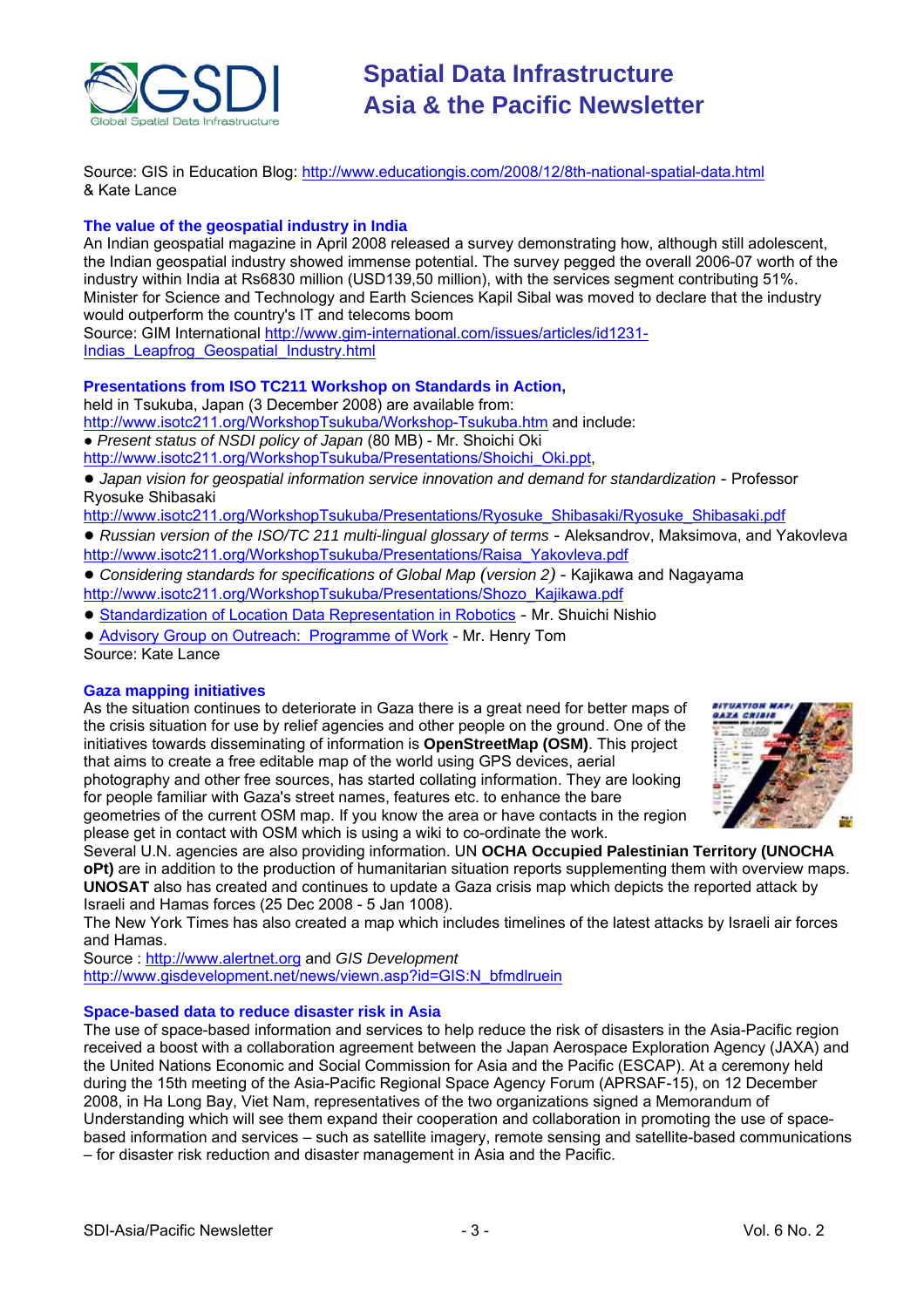

SOURCE: Geoconnexion http://www.geoconnexion.com/geo news article/Space-based-data-to-reduce[disaster-risk-in-Asia/4965](http://www.geoconnexion.com/geo_news_article/Space-based-data-to-reduce-disaster-risk-in-Asia/4965)

#### **On-Farm Profitability of Remote Sensing in Agriculture**

By Frank Tenkorang and James Lowenberg-DeBoer (2008) "On-Farm Profitability of Remote Sensing in Agriculture", *Journal of Terrestrial Observation*: Vol. 1: No. 1, Article 6 <http://docs.lib.purdue.edu/jto/vol1/iss1/art6>

Remote sensing is used in agriculture to guide application of fertilizer, pesticides and other farm inputs. Its application in agriculture is well documented. However, evidence of profitability to farmers remains fuzzy. The objective of this study is to summarize publicly available information on the economic benefits of remote sensing in agriculture. Out of the hundreds of agricultural remote sensing documents reviewed only a few reported economic benefit estimates. Many of those documents do not provide details on how the economic benefit was estimated. Clues in the reports and the fact that the numbers are often much larger than those for detailed studies suggest that the studies not reporting details are often reporting gross benefits without deducting the associated cost. Standardizing budgeting methods and using the reported changes in yield and input application in 12 studies, remote sensing is estimated to have the potential to improve average farm profits by about \$31.74/ha Most of the studies based profit estimates on a single crop season of data. Key improvements needed for studies of the economics of remote sensing for field crops include: detailed reporting of budget assumptions, multiple year data sets in the same fields, and replication of studies of the same technology in different states.

#### **Assessing natural disaster risk in the Asia-Pacific region**

Improving our understanding of the frequency, location and magnitude of sudden onset natural disasters will help the Australian Government and AusAID plan and prepare for natural disaster response (for example, through the strategic placement of emergency supplies). Recognising the impact of disasters on the progress of development, the Australian Government decided in 2007 to enhance the humanitarian response, preparedness and capacity of partner governments. As part of this strategic approach, Geoscience Australia's Natural Hazard Impacts Project conducted a broad hazard risk assessment of the Asia-Pacific region for AusAID. The assessment included earthquake, volcanic eruption, tsunami, cyclone, flood, landslide and wildfire hazards, with particular attention given to countries the Australian Government considered to be high priority, of interest or of secondary focus.

SOURCE: Kate Lance & GeoScience, Australia [http://www.ga.gov.au/image\\_cache/GA11300.pdf](http://www.ga.gov.au/image_cache/GA11300.pdf)

#### **Maldives National Geographic Information System - Maldives Environmental Management Project**

A recent consultancy notice (now closed) indicated that the Government of the Republic of Maldives has received a credit from the International Development Association (IDA) towards the cost of Maldives Environmental Management Project, and intends to apply part of the proceeds under the contract for the services of a GIS Specialist to develop a National Geographic Information System (NGIS) The consultant will, under the supervision of the Section Head of the Spatial Planning Unit or his designate, have overall responsibility for developing a:

● a comprehensive National Strategic GIS Framework consisting of: (i) a National Strategic GIS Framework document, and (ii) a System Design Report; and

● an Implementation Plan that describes the actions that will be undertaken to deliver the National Strategic GIS Framework over a period of five (5) years.

<http://www.dgmarket.com/eproc/np-notice.do?noticeId=3367249>

[http://web.worldbank.org/external/projects/main?pagePK=64312881&piPK=64302848&theSitePK=40941&Proje](http://web.worldbank.org/external/projects/main?pagePK=64312881%26piPK=64302848%26theSitePK=40941%26Projectid=P108078) [ctid=P108078](http://web.worldbank.org/external/projects/main?pagePK=64312881%26piPK=64302848%26theSitePK=40941%26Projectid=P108078)

#### **Chinese version of "Google Earth"**

The State Bureau of Surveying and Mapping (SBSM) launched a programme to set up a service platform on national geographic information for the general public. The move, disclosed at a national conference for directors of surveying and mapping bureaus recently held, marks fundamental changes in China's traditional services to supply basic geographic information. Upon completion, the programme will provide comprehensive online geographic information services similar to "Google Earth" and "Google Maps" to all types of institutions and to the general public.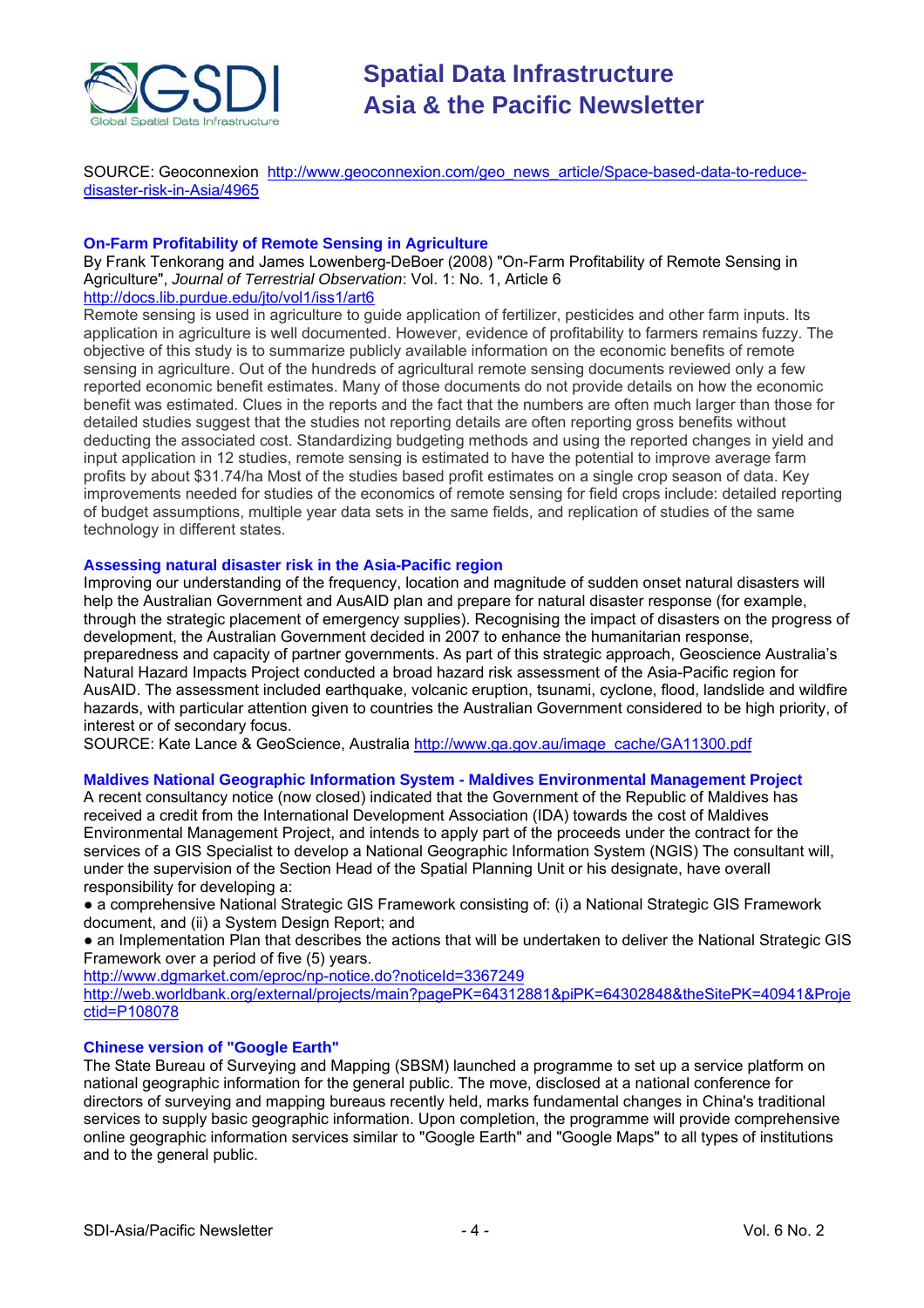<span id="page-4-0"></span>

Source : [http://english.people.com.cn](http://english.people.com.cn/90001/90776/90882/6575042.html) and GIS News [http://www.gisdevelopment.net/news/viewn.asp?id=GIS:N\\_ywgokbsfdj&Ezine=jan1909&section=News](http://www.gisdevelopment.net/news/viewn.asp?id=GIS:N_ywgokbsfdj&Ezine=jan1909§ion=News)

#### **China to have global satellite navigation system by 2015**

China plans to develop its own independent global satellite navigation system by 2015. Named, Beidou, the system will have both military as well as civil applications that will arm Chinese aircraft and satellite systems. China plans to send 10 navigation satellites into the space between 2009 and 2010 for the purpose, said Zhang Xiaojin, director of astronautics department with China Aerospace Science. Source : *The Hindu News Update Service* [http://www.hindu.com](http://www.hindu.com/thehindu/holnus/001200901191711.htm)

#### **the 4th gvSIG Conference** presentations, posters and articles are now available

[1] <http://www.jornadasgvsig.gva.es/ingl/ponencias/>

- [2] <http://www.gvsig.gva.es/index.php?id=2062&L=0&K=1&A=&L=2>
- [3] <http://www.gvsig.gva.es/index.php?id=2075&L=2>
- [4] <http://www.gvsig.gva.es/index.php?id=2097&L=0&K=1&L=2>

#### **South African ECLIPSE URLs ( from January 26):**

<http://eclipse.gsfc.nasa.gov/OH/OH2009.html>> & <<http://www.astronomy2009.org.za/moonshadow>> Source: Kate Lance

### **What are some of the ways that geospatial technology helps assess and mitigate risk?**

- article by Matt Ball of V1 magazine

[http://www.vector1media.com/dialogue/perspectives/what-are-some-of-the-ways-that-geospatial-technology](http://www.vector1media.com/dialogue/perspectives/what-are-some-of-the-ways-that-geospatial-technology-helps-assess-and-mitigate-risk?/)[helps-assess-and-mitigate-risk?/](http://www.vector1media.com/dialogue/perspectives/what-are-some-of-the-ways-that-geospatial-technology-helps-assess-and-mitigate-risk?/)

Back to [contents](#page-0-0) 

### **SDI Spotlight**

#### **The editors are actively soliciting contributions to the monthly "SDI Spotlight" feature for future issues.**

#### **Spatially Enabling Health Data in the Mitchell and Murrindindi Shires**

Increasingly health professionals are under pressure to 'know' where and when to place resources and to predict health clusters before they become widely apparent. Research conducted by a multidisciplinary team of researchers from the University of Melbourne, Centre for Spatial Data Infrastructures and Land Administration and the Lower Hume Partnership (LHPCP) program have been combined to develop a platform for spatially enabling health across the shires of Mitchell and Murrindindi in regional Victoria (Figure 1).



**Figure 1: Study Area**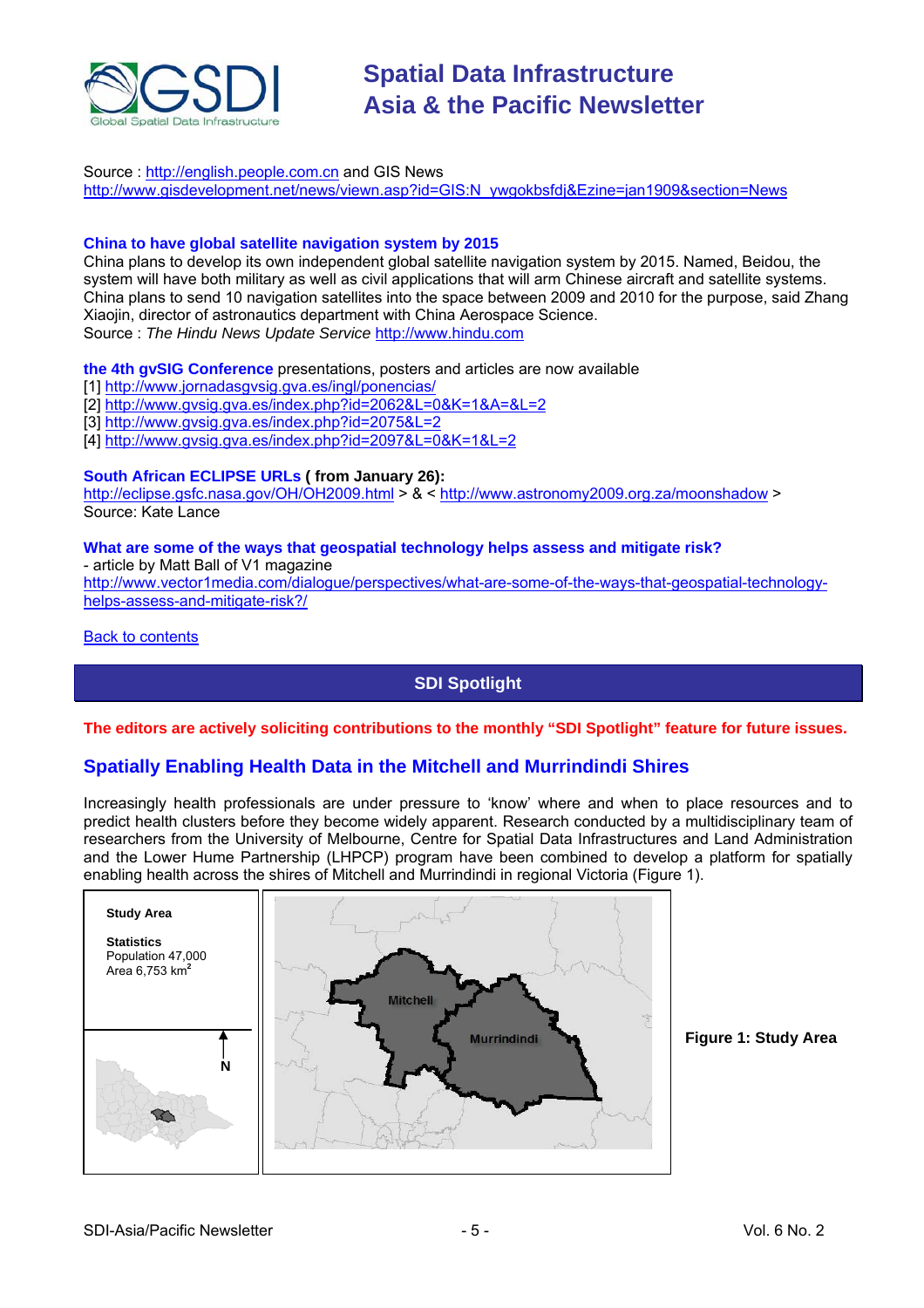<span id="page-5-0"></span>

The idea for the project started when the LHPCP where thinking of developing a "health precinct" in the town of Seymour, they quickly realised that there were a number of health facilities in the region, however they did necessarily know the location and variety of services in the region. They also realised that there is a vast number of datasets being collected and archived by district nurses, hospitals, government agencies and allied health professionals in the region. The number of different healthcare services in the region is many and varied including; demographic characteristics, hospital locations, disability services, maternal and child health, hospitals, dentists, mental health, disability services etc.

To ensure that the project met the needs of service providers in the region, consultations were held with members of the LHPCP, including Seymour Hospital (SH), Kilmore Hospital (KH), Mitchell Community Health Services (MCHS), , and Mitchell and Murrindindi Shires, together with representatives of the Department of Human Services (DHS) and University of Melbourne Department of Rural Health.

The project has aimed to develop a platform for combining public health, hospital, census and geographic data on demographic and economic characteristics, health indices, transport infrastructure, geographic boundaries and environmental features of the two shires Mitchell and Murrindindi. By creating this platform the project provides visibility of the services available as well as gaps where services are not available and thus can be used as a valuable tool for a range of applications, including:

- advocating for local services in the region,
- investigating access to health services by different segments of the population,
- mapping burden of disease characteristics to better target health services.
- forecasting service needs,
- analysing effectiveness of current services or programs,
- establishing different health service scenarios and testing them with different demographic and development forecasts,
- researching barriers to healthcare, and
- empowering people in the community to be informed on the services available in their local area.

Additionally, in order to support this platform, the project introduces the concept of Spatial Data Infrastructure (SDI) as a mechanism for the efficient and effective management of the large quantities of data collected or needed in the health sector and the ongoing development and exchange of information resources among collaborating stakeholders.

Further information on this project is available from the project website:

[www.sli.unimelb.edu.au/SDIResearch/LHPCP](http://www.sli.unimelb.edu.au/SDIResearch/LHPCP). The primary aim of the website is to communicate progress, no confidential data will be made available on the website.

#### [Back to contents](#page-0-0)

### **GIS Tools, Software, Data**

**China to post 3D digital version of Great Wall online** China will create a three-dimensional digital version of the surviving sections of the Great Wall, which the public will be able to view online, the State Bureau of Surveying and Mapping told Xinhua Thursday. The digital version will be constructed from data obtained through a near-finished photographic mapping of the sections in nine provinces, autonomous regions and municipalities in northern China, the bureau said.

SOURCE: China View News [http://news.xinhuanet.com/english/2009-01/15/content\\_10662715.htm](http://news.xinhuanet.com/english/2009-01/15/content_10662715.htm) and GIS News http://www.gisdevelopment.net/news/viewn.asp?id=GIS:N\_arvomihedk&Ezine=jan1909&section=News

#### **Landgate innovative tools for carbon accounting**

A ground-breaking suite of online Carbon Accounting tools for forest carbon sink projects is being developed by Landgate, Western Australia's Land Information Authority. (Source: [http://www.geoconnexion.com/geo\\_news\\_article/Landgate-innovative-tools-for-carbon-accounting-](http://www.geoconnexion.com/geo_news_article/Landgate-innovative-tools-for-carbon-accounting-/4766)

[/4766\)](http://www.geoconnexion.com/geo_news_article/Landgate-innovative-tools-for-carbon-accounting-/4766)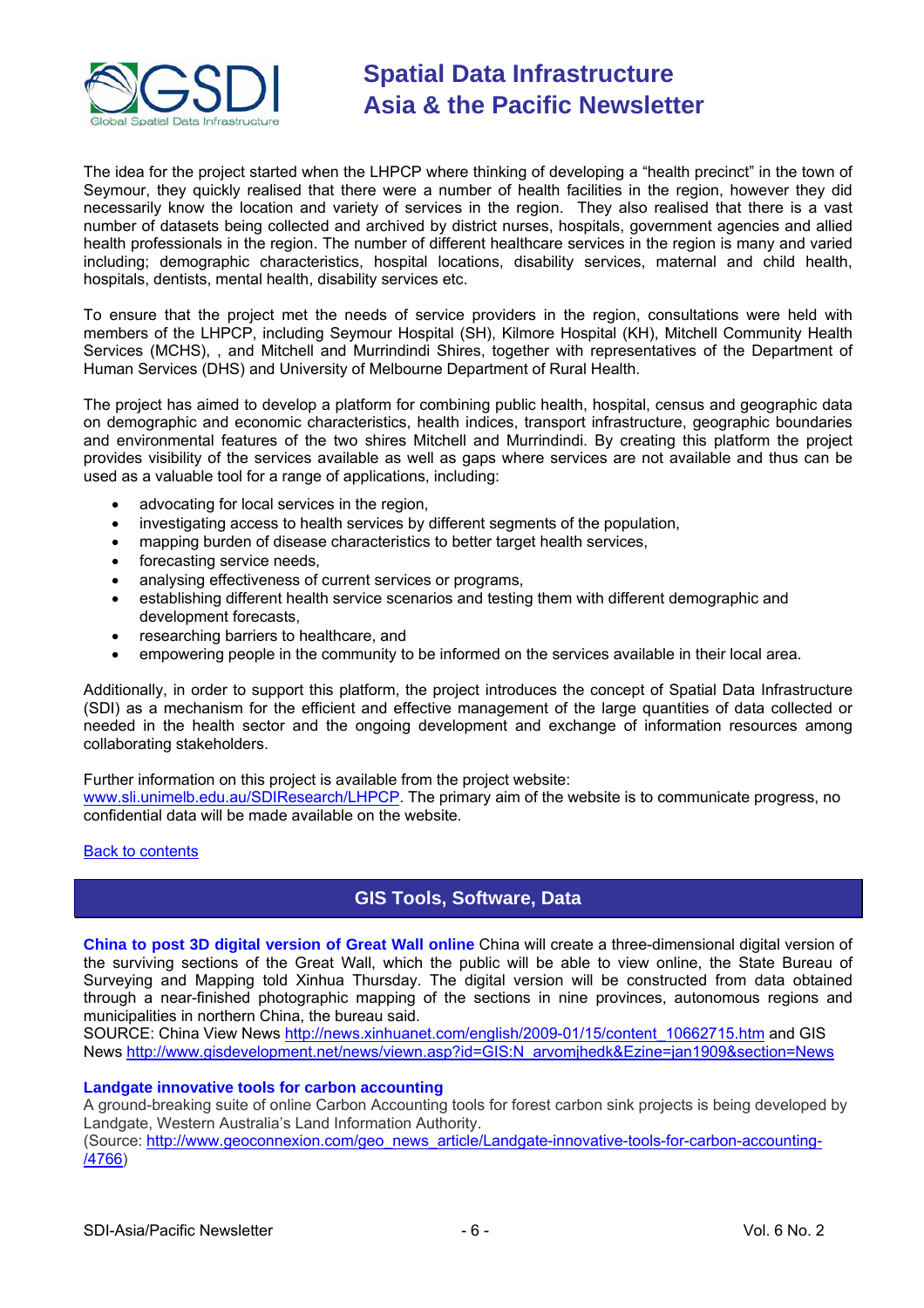

#### **OGC launches Empire Challenge pilot effort**

The Open Geospatial Consortium (OGC) is seeking researchers from government agencies, private industry and academia to participate in a pilot programme to examine the suitability and performance of OGC Sensor Web Enablement and



OGC Web Services standards for providing open management of and access to sensors of various types. Proposals were due to OGC by Jan. 14, 2009. Technology deployments will be complete by July 17, 2009, followed immediately by a two-week demonstration phase.

Source: [http://www.gcn.com](http://www.gcn.com/online/vol1_no1/47778-1.html) and *GIS Development*

[http://www.gisdevelopment.net/news/viewn.asp?id=GIS:N\\_ligzcmwsyv&Ezine=jan0509&section=News](http://www.gisdevelopment.net/news/viewn.asp?id=GIS:N_ligzcmwsyv&Ezine=jan0509§ion=News)

#### **Satellite will show how the earth 'breathes'**

The Greenhouse Gases Observing Satellite (GOSAT) has been created in Japan to monitor emissions from around the planet from space and it is hoped the data it provides will help in the fight against global warming. SOURCE: Telegraph (UK) [http://www.telegraph.co.uk/earth/environment/globalwarming/4110714/Satellite-will](http://www.telegraph.co.uk/earth/environment/globalwarming/4110714/Satellite-will-show-how-the-earth-breathes.html)[show-how-the-earth-breathes.html](http://www.telegraph.co.uk/earth/environment/globalwarming/4110714/Satellite-will-show-how-the-earth-breathes.html)

#### **Dynamic land cover mapping from space**

Geoscience Australia currently uses Earth observation satellites to capture environmental information over the entire Australian continent. The satellites used, including Landsat, the Advanced Land Observing System, and Resourcesat-1, are operated by the United States, Japan and India respectively. Geoscience Australia now holds an archive of satellite observations, over the last 30 years, which supports several nationally significant environmental initiatives. These include the National Carbon Accounting System for the federal Department of Climate Change and the Statewide Landcover and Trees Study (SLATS) by the Queensland Department of Natural Resources and Water.

Traditionally, Geoscience Australia receives raw telemetry data from satellites, archives the raw data on computer tapes and processes selected images on-demand. These images cannot be directly compared over time because the effects of the atmosphere and the sun illumination angle differ between images. Although this mode of operation satisfied expert users of remotely sensed imagery, it is now apparent that the changing needs of government can be more effectively satisfied by further processing of the data. This would require a single calibrated measure of the reflectance of the Earth's surface over the last three decades. Early trials indicate that this would be very useful information for tackling national problems such as water management, environmental responses to climate change, as well as provide data for national environment reporting. Under this new approach, remote sensing images are firstly converted to measures of surface reflectance. Analysis of the changes in surface reflectance over time yields a number of useful biophysical parameters (or land cover features such as water and vegetation). These are statistics which capture the patterns of change or biophysical dynamics of the landscape, and ultimately allow the cover of the land to be mapped, classified and studied as a dynamic system.

Source: AusGeo News (December 2008) Issue No. 92 <http://www.ga.gov.au/ausgeonews/ausgeonews200812/landcover.jsp>

#### **Australian landslide database - single point of access to landslide information**

Geoscience Australia recently tested an information management technique to allow its landslide data to be presented simultaneously with landslide information available from several other agencies in Australia. The result is the Australian Landslide Database (ALD), a 'virtual' database which brings information across databases together and gives users the latest landslide data. The database is a spatial index of the available information about landslide events in Australia and provides a range of information related to an event, including its causes and consequences.

Source: AusGeo News (December 2008) Issue No. 92 <http://www.ga.gov.au/ausgeonews/ausgeonews200812/landslide.jsp>

#### **Digital Maps To Aid Indian Farmers**

In a move aimed at preventing land disputes among farmers, the Uttar Pradesh government in India is using satellite imagery to update its existing land maps and produce digital records. It has asked the Remote Sensing Application Centre (RSAC) to generate satellite imagery of the region for comparison with paper records. Lack of digital land records causes significant hardship for farmers in the region, who cannot obtain duplicate papers or maps of their land when paper records are destroyed or decayed, a senior planning department official told *The Times of India*. This often leads to land disputes.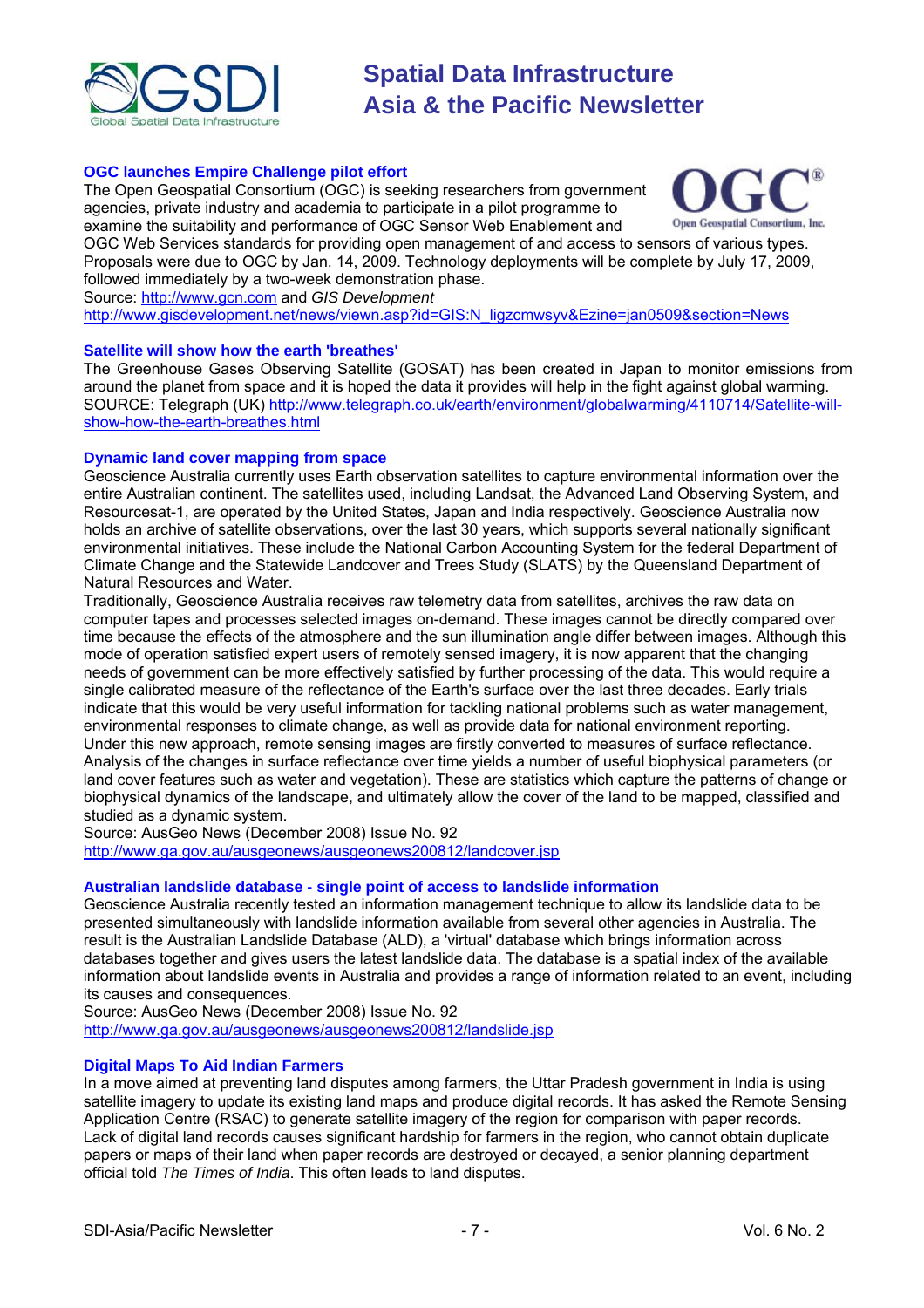

#### SOURCE: [Times of India](http://timesofindia.indiatimes.com/Cities/Digital_land_records_to_aid_UP_farmers/articleshow/3861464.cms)

#### **New rainforest mapping technology**

A lack of technology needed to explore and monitor vast regions of tropical rain forest has been a critical bottleneck for Earth scientists, conservationists, and forest managers. As a result, there is a limited understanding of the composition and function of these forests and how they are responding to clearing, invasive plants, climate change, and other threats. Gregory Asner and his team at the Carnegie Institution's Department of Global Ecology recently created a new approach, part of the Carnegie Spectranomics Project, which can determine the chemical and structural properties and even the diversity of species in unprecedented detail over broad swaths of rain forests from aircraft. In a commitment to support this new science of airborne forest ecology, the Gordon and Betty Moore Foundation has awarded Asner a \$5.2-million grant to advance the instrument technology required to make rain forest exploration and monitoring a reality. Source: [http://www.eurekalert.org](http://www.eurekalert.org/pub_releases/2009-01/ci-nrf010609.php) and GIS Development

[http://www.gisdevelopment.net/news/viewn.asp?id=GIS:N\\_qigbsldwcm](http://www.gisdevelopment.net/news/viewn.asp?id=GIS:N_qigbsldwcm)

#### **Pirates are being watched from space**

Piracy at sea evolved along with the maritime trade. Disjoined attempts of different countries aimed at curbing pirates do not yield desired effect though up-to-date techniques of satellite imagery of Earth from space allow receiving remotely detailed information on activities and infrastructure of pirate groups.

The Israeli company-operator ImageSat International N.V. has utilised highly-detailed small satellite EROS B to receive a series of images with spatial resolution of up to 0.7 m featuring the area offshore Somalia where vessels seized by pirates are clearly seen. The company ImageSat Int. provided ScanEx RDC with satellite images showing villages and bases of pirates on the coast of Somalia, moorings of their speedboats and motorboats.

The capabilities of the up-to-date EROS B satellite hardware allow detection of the entire infrastructure of the Somali pirates. But the situation with the pirates reflects the paradox of our times: enormous technical capabilities are not utilized for finding solutions to regional political and economic issues.

**See also:** <http://gisdevelopment.net/ezine/weekly/imgoftheweekjan0509.htm> [Satellite image] Source : [http://www.scanex.com](http://www.scanex.com/en/news/News_Preview.asp?id=n13113872) and GIS News

http://www.gisdevelopment.net/news/viewn.asp?id=GIS:N\_wcpaogirge&Ezine=jan0509&section=News

#### **Clustering Solution for Google Maps**

Mapeed is a new clustering plug-in solution that has just been launched for Google Maps. Based on a new generation of algorithms Mapeed can compute and display 50,000 markers on a map in a very short time. Source: [Google Maps Mania](http://www.google.com/reader/view/feed/http%3A%2F%2Ffeeds.feedburner.com%2FGoogleMapsMania) by Keir Clarke [\(http://www.mapeed.com/](http://www.mapeed.com/)))



#### **Climate Change Integration Plugfest (CCIP) to be launched at the FOSS4G conference**

OGC, Australian Bureau of Meteorology (BOM) and the Open Source Geospatial Foundation (OSGeo) have announced a Climate Change Integration Plugfest (CCIP) to be launched at the FOSS4G conference, 20-23 October 2009 < [http://2009.foss4g.org](http://2009.foss4g.org/) >.

Companies or individuals interested in sponsoring or participating in the Climate Change Integration Plugfest should contact Greg Buehler [<mailto:gbuehler@opengeospatial.org](mailto:gbuehler@opengeospatial.org) >

Source: Kate Lance

#### **Surveying the Vietnamese Border**

In December, Xu Deming, the director general of the State Bureau of Surveying and Mapping in Beijing led a study group of senior executives to inspect a survey site and visit surveyors working on the Sino-Viet border. The surveyors have erected 665 boundary tablets in Yunnan province to mark the land boundary between the two countries.

Source:<http://www.asmmag.com/news/surveying-the-vietnamese-border>

#### **GeoEye Imagery for Singapore's CRISP**

The Centre for Remote Imaging, Sensing and Processing at the National University of Singapore has signed a new agreement with GeoEye in the US to cover GeoEye-1, which was launched in September. CRISP already has a seven year old agreement with GeoEye covering reception of data from the older Ikonos satellite. <http://www.asmmag.com/news/geoeye-imagery-for-singapore-s-crisp>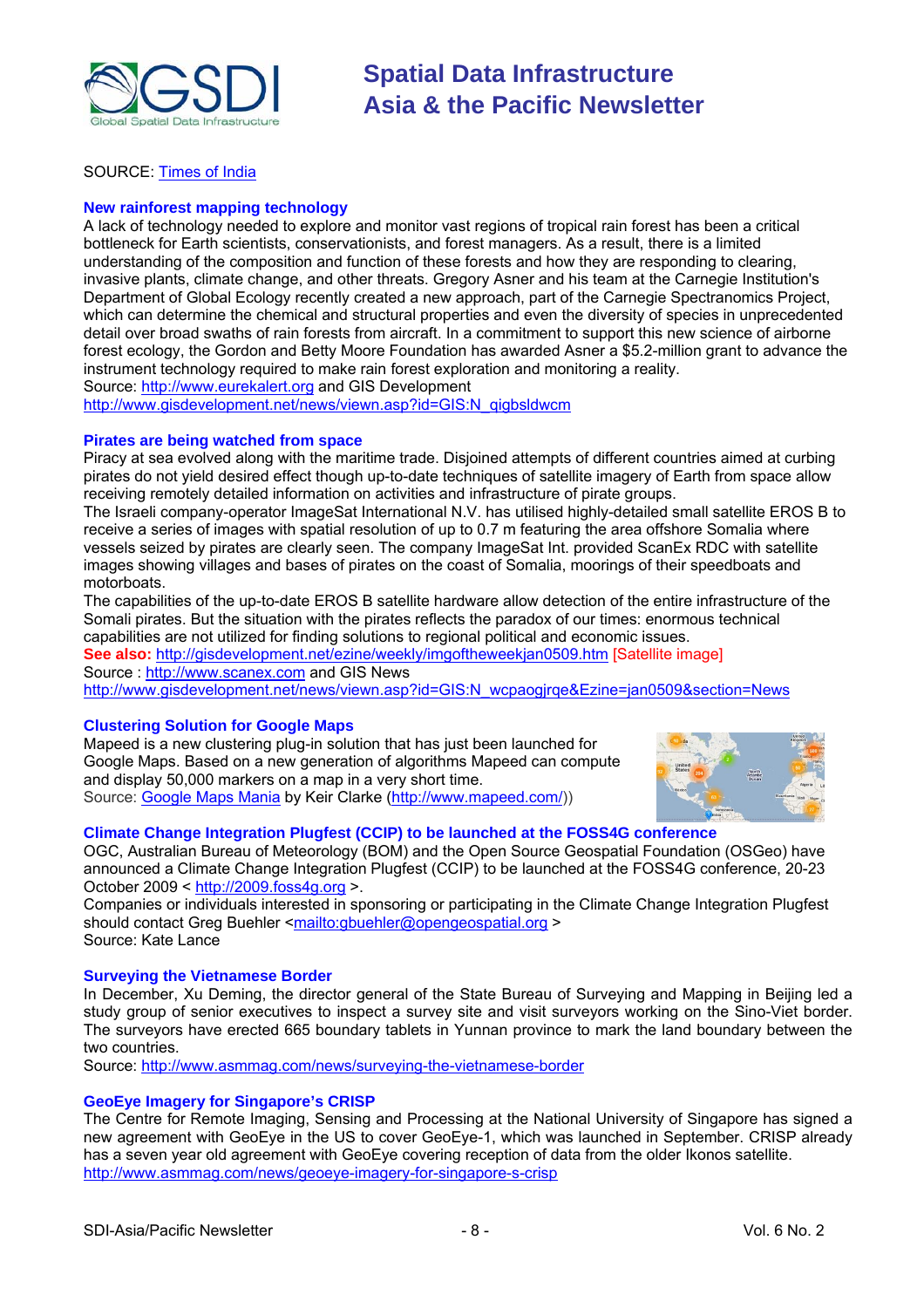<span id="page-8-0"></span>

#### [Back to contents](#page-0-0)

### **News from abroad**

*"This section has been included to highlight some of the developments happening outside the region which demonstrate SDI in action.* 

#### **Global Land Cover Map Now Online**

The European Space Agency's global land cover map – which the agency says is 10 times sharper than any previous global satellite map – is now available online. It is the highest resolution, completely validated land cover map ever released, says the agency.

SOURCE: Asian Survey & Mapping<http://www.asmmag.com/news/global-land-cover-map-now-online> and some high resolution graphics may be downloaded from the European Space Agency's website: [http://www.esa.int/esaEO/SEMXB7TTGOF\\_index\\_0.html](http://www.esa.int/esaEO/SEMXB7TTGOF_index_0.html)

#### **New maps throw light on town's resources**

To understand the significance of the town's land and its resources, the municipal authorities of Wilton plotted various categories of natural resources pertaining to the town into a series of maps. Those maps have then been combined in various ways into three "analysis maps," containing several layers of information. The five individual maps are:

- A map compiled from aerial photography made by the U.S. Department of Agriculture earlier this year. McGraw said similar maps from 1998 and 2003 are available for comparison.
- A map of historic and cultural resources compiled from various town sources.
- A farm and forest map highlighting good soils and open lands. Agricultural lands also include "scenic viewsheds."
- A map of wildlife habitats showing "unfragmented lands" those areas that are not crossed by roads or other man-made features, which are critical for wildlife corridors. McGraw used the resources of the state Fish and Game Department, including their new Wildlife Action Plan, to create this map.
- A water resources map that includes setbacks and buffers, wellhead protection areas and potentially contaminated areas. Information for this map was provided in part by the Department of Environmental **Services**

The analysis maps – combinations of the other maps – showed where more than one resource is located in the same place, giving the land a higher importance. One of the analysis maps shows the separate parcels with map and lot numbers, and how the other maps overlay them.

Source : [http://www.nashuatelegraph.com](http://www.nashuatelegraph.com/apps/pbcs.dll/article?AID=/20090103/NEWS01/301039958/-1/XML15) and *GIS News*

http://www.gisdevelopment.net/news/viewn.asp?id=GIS:N\_okgctvjmpw&Ezine=jan1209&section=News

#### Making Digital Maps More Current And Accurate

European researchers have designed an innovative new system to help keep motorists on the right track by constantly updating their digital maps and fixing anomalies and errors. Now the partners are mapping the best route to market.

SOURCE: *Science Daily* <http://www.sciencedaily.com/releases/2008/12/081227205651.htm>

#### **The year in maps**

A cartography boom offers new ways to see the world SOURCE: *Boston Globe* [http://www.boston.com/bostonglobe/ideas/articles/2008/12/28/the\\_year\\_in\\_maps/](http://www.boston.com/bostonglobe/ideas/articles/2008/12/28/the_year_in_maps/)

#### **Wind map opens way for clean energy**

The winds of change are starting to spin faster for the country's fledgling clean energy industry, with work about to start on the first comprehensive wind resources map of the South African coastline.Source: *Mercury* (Zaire) [http://www.iol.co.za/index.php?set\\_id=1&click\\_id=31&art\\_id=vn20090107070633294C230630](http://www.iol.co.za/index.php?set_id=1&click_id=31&art_id=vn20090107070633294C230630)

#### **Amazon Deforestation Trend On The Increase**

Deforestation in Brazil's Amazon forests has flipped from a decreasing to an increasing trend, according to new annual figures recently released by the country's space agency INPE. Source: *V1 Magazine*

<http://www.vector1media.com/headlines/headlines/amazon-deforestation-trend-on-the-increase/>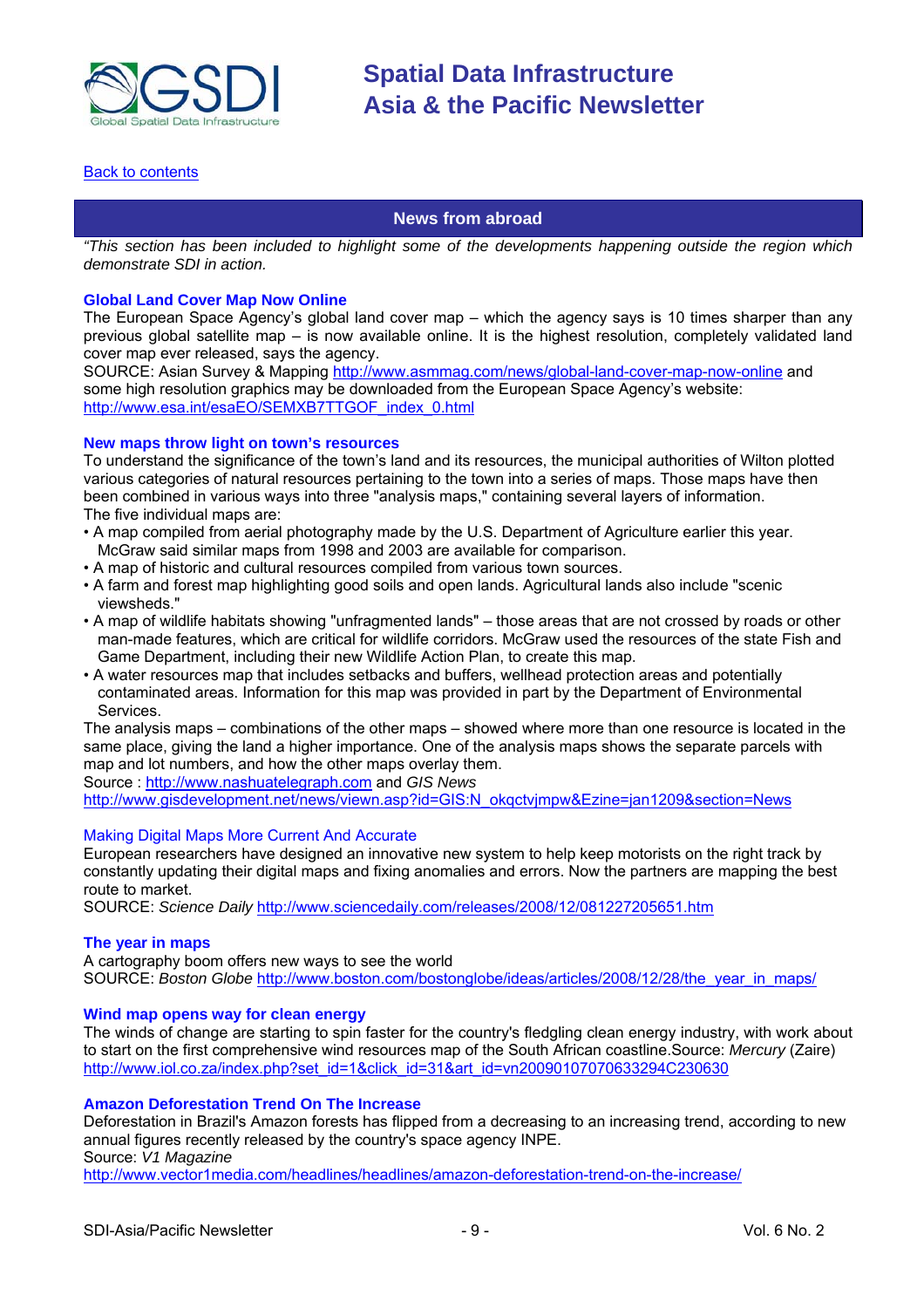

**New Satellite Data Reveal Impact of Olympic Pollution Controls** [This article originally [appeared](http://www.nasa.gov/topics/earth/features/olympic_pollution.html) on NASA's website.]

Chinese government regulators had clearer skies and easier breathing in mind in the summer of 2008 when they temporarily shuttered some factories and banished many cars in a pre-Olympic sprint to clean up Beijing's air. And that's what they got.

They were not necessarily planning for something else: an unprecedented experiment using satellites to measure the impact of air pollution controls. Taking advantage of the opportunity, NASA researchers have since analyzed data from NASA's Aura and Terra satellites that show how key pollutants responded to the Olympic restrictions.

Some scientists have questioned whether Beijing's highly publicized air quality restrictions actually had an impact. This new data shows clearly that they did. "After the authorities lifted the traffic restrictions, the levels of these pollutants shot right back up," atmospheric scientist Jacquelyn Witte noted. Source: New Directions [http://www.directionsmag.com/article.php?article\\_id=2984&trv=1](http://www.directionsmag.com/article.php?article_id=2984&trv=1)

#### **Eightmaps.com and too much information Questions on privacy?**

At issue is [Eightmaps.com](http://www.eightmaps.com/), a website put up by opponents of Prop 8, the California ballot initiative that overturned the state supreme court's legalization of gay marriage. The site's owners -- who, tellingly, are anonymous -- have taken publicly available information about people who gave to the Prop 8 campaign, and combined it with Google maps. Result: an electronic map to the homes of everyone who gave money to the campaign to overturn gay marriage.

The author thinks this is a terrible development, and here's why. Given that there has been harrassment by gay radicals of people who supported Prop 8, it is potentially dangerous that it's now easy to find your way to the homes of these donors -- even small donors. Think of it this way: what if a radical fundamentalist group gathered the names and home addresses of donors to pro-gay causes, and created an online map to their homes? Or what if anti-abortion radicals created a map to the homes of Planned Parenthood donors? Is that really the way we want to go in this society? The author does not believe so.

His view is that whatever your cause, to use publicly available information in this way will have a chilling effect on the willingness of ordinary people to participate in the political process. At the moment, he does not believe that donors should be kept anonymous, but predicts that the first time someone gets hurt in their home, whether its over Prop 8 or some other controversial political issue involving geotagging and private addresses, there's going to be a move to privatize donor lists. The author does not disagree.

SOURCE: *Dallas Morning News* blog

<http://dallasmorningviewsblog.dallasnews.com/archives/2009/01/eightmapscom-an.html>

#### **National Geospatial Advisory Committee (USA) Report:** *The Changing Geospatial Landscap***e**

The report available from the NGAC website [\(pdf](http://www.fgdc.gov/ngac/NGAC Report - The Changing Geospatial Landscape.pdf)). It's a nice overview of the state of things. Might be valuable in connection with the efforts aimed at Congress. For those connecting dots: Anne Hale Miglarese is NGAC Chairperson and a co-author of the white paper titled *A Proposal for National Economic Recovery*. From the report:

The committee has developed this white paper to describe the changes and advancements the community has witnessed over the past three-plus decades and to set a context from which in part we will base our future deliberations. While this paper is not meant to be all-inclusive in chronicling the growth of the industry, we do believe it captures the major milestones and identifies several of the major issues that lie ahead. We encourage the reader of interest to follow our deliberations and progress at [www.fgdc.gov/ngac](http://www.fgdc.gov/ngac) .

Source: *Directions Magazine* blog

<http://apb.directionsmag.com/archives/5257-NGAC-Report-The-Changing-Geospatial-Landscape.html>

#### **Crime Mapping Wave,** article by Adena Schutzberg of *Directions Magazine*

If you look at the media's coverage of GIS and online mapping in the past month or two you'll see a crime wave. No, there's not necessarily more crime everywhere (though in many areas, it is up); there are just more crime maps online and more discussions about them. Here in the U.S. it seems a great many small towns, counties and large cities have, or will have, some type of online crime map in the coming months. …. England and Wales launched an effort last summer to get all the police areas (43 in total) to provide online maps. The job was [completed](http://apb.directionsmag.com/archives/5229-.html) in the first week of January 2009.

Crime mapping seems to have more energy, more innovation and perhaps more connection to the citizenry than other public sector mapping efforts in recent memory. There's more buzz, more skepticism, more concern,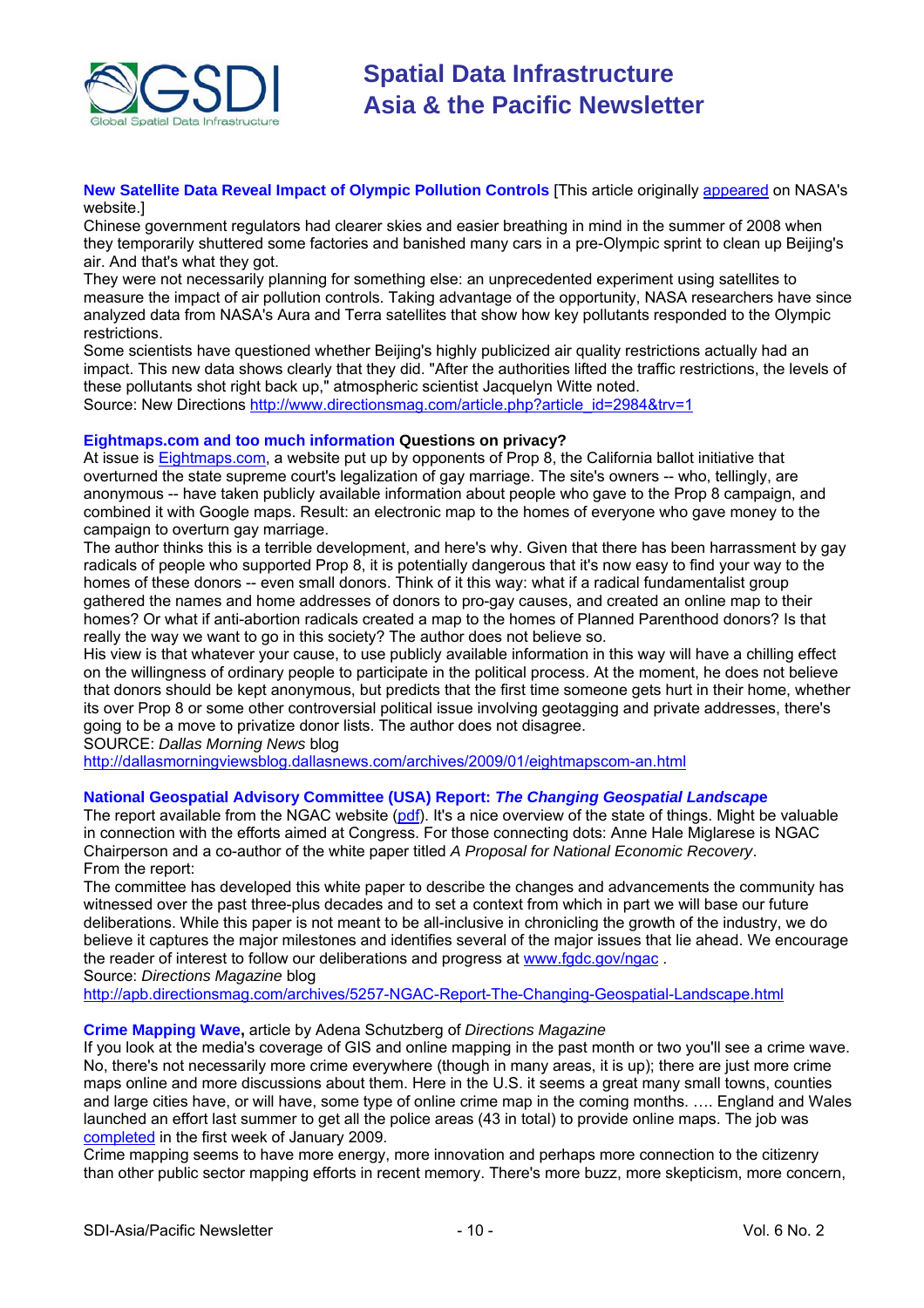

more interest in the maps (though not necessarily in the technology behind them) than … when EPA's *EnviroMapper* or KnowledgePlex's *DataPlace* came on the scene. State websites, which tend to offer great data resources (the [MassGIS](http://www.mass.gov/mgis/) and the new [Montana GIS](http://gisportal.mt.gov/Portal/) portal, to name two), get buzz in the GIS community but typically don't set the public's interest aflame.

Complete article at: [http://www.directionsmag.com/article.php?article\\_id=2986](http://www.directionsmag.com/article.php?article_id=2986)

#### **MR. SUBWAY**

New York's Subway Map Source: "Talk of the Town" column from the *New Yorke*r magazine (January 19, 2009) [http://www.newyorker.com/talk/2009/01/19/090119ta\\_talk\\_wilkinson](http://www.newyorker.com/talk/2009/01/19/090119ta_talk_wilkinson)

#### **DMCii's satellite imagery used for precision agriculture**

Canadian precision agriculture supplier and consultancy DynAgra has completed its first precision agriculture campaign using DMCii satellite imagery to provide sophisticated agronomic tools to its customers. DynAgra tasked DMCii with acquiring multi-spectral imagery of agricultural plots in the province of Alberta. DMCii provided the imagery in an orthorectified format that could be used immediately in their GIS applications. Source: [http://www.ballard.co.uk/press\\_releases/company\\_releases.aspx](http://www.ballard.co.uk/press_releases/company_releases.aspx?lang=English(uk)&story=1327) and GIS News [http://www.gisdevelopment.net/news/viewn.asp?id=GIS:N\\_fhokpwxemt&Ezine=jan1909&section=News](http://www.gisdevelopment.net/news/viewn.asp?id=GIS:N_fhokpwxemt&Ezine=jan1909§ion=News)

#### **Russian seas monitoring project complete**

ScanEx RDC specialists have recently completed a programme of satellite radar monitoring for the Russian EMERCOM (Ministry of Emergencies), aimed at ship navigation assessment and detection of oil spills on the surface of the five Russian seas (Barents, Okhotsk, Japan, Caspian and Black seas). The programme was named Five Russian Seas Monitoring Project.

Source : [http://www.scanex.com](http://www.scanex.com/en/news/News_Preview.asp?id=n16041182)

#### **Satellite Helps Make Transportation Of Dangerous Waste Safer**

A new tracking system is making use of satellite navigation data to ensure safe roads in Europe. Developed by an Italian company in the Italian Lombardy region, the system monitors daily the displacement of 200 containers carrying industrial waste o n 100 trucks.



Source[:http://www.gpsdaily.com/reports/Satellite\\_Helps\\_Make\\_Transportation\\_Of\\_D](http://www.gpsdaily.com/reports/Satellite_Helps_Make_Transportation_Of_Dangerous_Waste_Safer_999.html) [angerous\\_Waste\\_Safer\\_999.html](http://www.gpsdaily.com/reports/Satellite_Helps_Make_Transportation_Of_Dangerous_Waste_Safer_999.html)

#### **Knoxville Area Experiences "Sea-Change" in Migrating to a Web-centric GIS**

In the 1980s, the city of Knoxville, TN, Knoxville County and the Knoxville Utilities Board (KUB) envisioned a GIS that would enable the maintenance and sharing of complex data sets. The ideal GIS would tie all of their organizations together and give them access to a common digital base map, minimizing the data duplication process, streamlining updates and informing the decision making process to a higher degree. But that was decades before we had all the GIS and networking and Web tools of today. KGIS went live in 1985 and is considered the first multi-participant municipal GIS. This article reveals the system's historical importance and how it has managed to stay vibrant and innovative until today.

Source: complete article available at [Directions Magazine](http://www.directionsmag.com/article.php?article_id=2998&trv=1)

### **Spatial view of President Obama's inaugural celebration**

Barak Obama's inaugural celebration was seen from space. It's a testament to an industry that is changing the way we plan our cities, monitor our environment and an infinite number of ways business gets done. At 11 :19 a.m.(US EST) January 20, 2009, GeoEye-1, the world's highest resolution commercial Earth-imaging satellite, was positioned over the Washington D.C. Mall capturing an image of the celebration. The image was taken by GeoEye-1 as it orbited 423 miles above the Mall and 200 miles west of D.C., moving at 17,000 mph or about 4 miles per second. GeoEye is making the imagery available at no cost. It is downloadable from the Company's Web site at [www.geoeye.com](http://www.geoeye.com/) under Featured Images. It may be used as long as there is a clear and distinct photo credit of: "GeoEye Satellite Image." Source: GeoEye Press Release

**Planet Earth URL:** <http://planetearth.nerc.ac.uk/> **More Accurate FEMA Flood Maps Would Help Avoid Losses**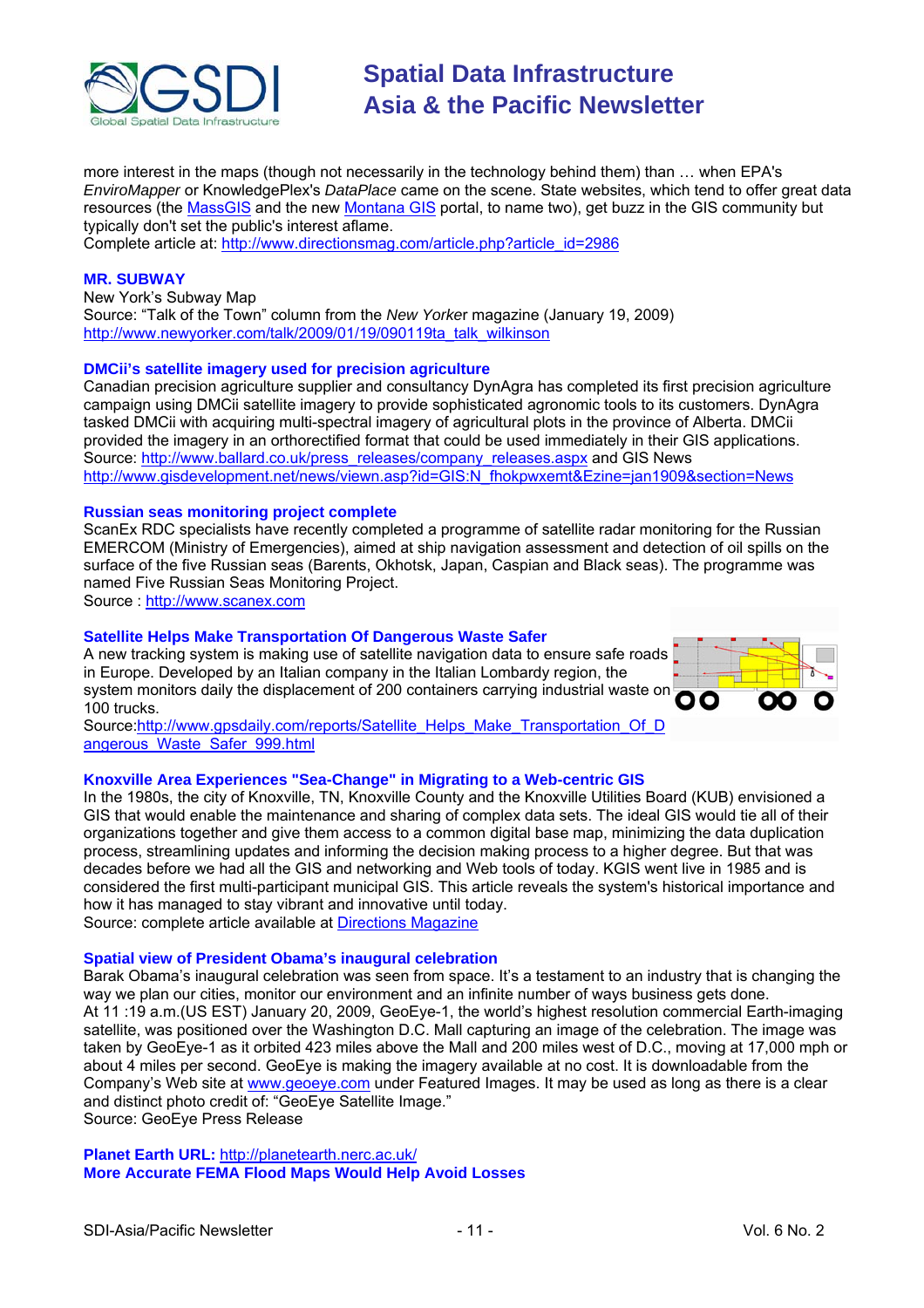<span id="page-11-0"></span>

Significant loss of life, destroyed property and businesses, and repairs to infrastructure could be avoided by replacing Federal Emergency Management Agency flood maps with ones that contain high-accuracy and highresolution land surface elevation data, says a new report from the National Research Council. The benefits of more accurate flood maps will outweigh the costs, mainly because insurance premiums and building restrictions would better match the actual flood risks.

Source: V1 Magazine [http://www.vector1media.com/top-stories/corporate-news/more-accurate-fema-flood](http://www.vector1media.com/top-stories/corporate-news/more-accurate-fema-flood-maps-would-help-avoid-losses-/)[maps-would-help-avoid-losses-/](http://www.vector1media.com/top-stories/corporate-news/more-accurate-fema-flood-maps-would-help-avoid-losses-/)

#### **Geospatial Infrastructure Transformation - Leadership**

Good government should be providing roads, schools, bridges and other infrastructure every day. Somewhere along the line we let government do other things. We changed priorities, looked away or demanded less, allowing infrastructure and the services that help us to lead to become dated, worn and inadequate. More at SOURCE: V1 Magazine<http://vector1media.com/vectorone/?p=1872>

#### Back to [contents](#page-0-0)

### **Books and Journals**

#### **Special Issue: Marine and Coastal GIS for Geomorphology, Habitat Mapping, and Marine Reserves** *Marine Geodesy*: Volume 31 Issue 4

This new issue contains the following articles:

"Introduction to the Special Issue", "Geomorphometric Patterns of Nassau Grouper ( Epinephelus striatus ) Spawning Aggregation Sites in the Cayman Islands", "Determining the Influence of Seascape Structure on Coral Reef Fishes in Hawaii Using a Geospatial Approach", "Benthic Features as a Determinant for Fish Biomass in Gray's Reef National Marine Sanctuary", "Automated Derivation of Bathymetric Information from Multi-Spectral Satellite Imagery Using a Non-Linear Inversion Model", "Derivation and Integration of Shallow-Water Bathymetry: Implications for Coastal Terrain Modeling and Subsequent Analyses", "An ArcGIS Seabed Characterization Toolbox Developed for Investigating Benthic Habitats", "Multivariate Prediction of Rockfish Habitat Suitability in Cordell Bank National Marine Sanctuary and Del Monte Shalebeds, California, USA", SOURCE: Professor "Deepsea Dawn" Wright [<http://dusk.geo.orst.edu>](http://dusk.geo.orst.edu/)

#### **[Assessing the Accuracy of Remotely Sensed Data: Principles and Practices, Second Edition](http://newsletter.directionsmag.com/link.php?M=145624&N=1193&L=23261)**



The field of accuracy assessment of maps derived from remotely sensed data has continued to grow since the first edition of this groundbreaking book published in 1999. As a result, this muchanticipated new edition was significantly expanded and enhanced to reflect growth in the field. This revision includes four new chapters on such topics as positional accuracy and using accuracy assessment as an intermediate step in image classification. Additionally, the authors devote an entire chapter to the fuzzy accuracy assessment process and include a 16-page color insert. A new case study represents current complications and issues of interest, while a new order of chapters makes the presentation more effective. From CRC, 2008.

#### **[Geospatial Analysis: A Comprehensive Guide to Principles, Techniques and Software Tools](http://newsletter.directionsmag.com/link.php?M=145624&N=1193&L=23299)**

This second edition of the widely acclaimed "Geospatial Analysis" guide has been updated and extended to include a major new chapter on Geocomputational Methods. It addresses the full spectrum of analytical techniques that are provided within modern Geographic Information Systems (GIS) and related

geospatial software products. It is broad in its treatment of concepts and methods and representative in terms of the software that people actually use. Topics covered include: the principal concepts of geospatial analysis, their origins and methodological context; core components of geospatial analysis, including distance and directional analysis, geometrical processing, map algebra, and grid models; basic methods of exploratory spatial data analysis (ESDA) and spatial statistics, including spatial autocorrelation and spatial regression; surface analysis, including surface form analysis, gridding and interpolation methods; network and



locational analysis, including shortest path calculation, traveling salesman problems; facility location and arc routing; Geocomputational methods, including Cellular automata, Agent Based Modelling, Neural Networks and Genetic Algorithms. From Troubador Publishing Ltd, 2008.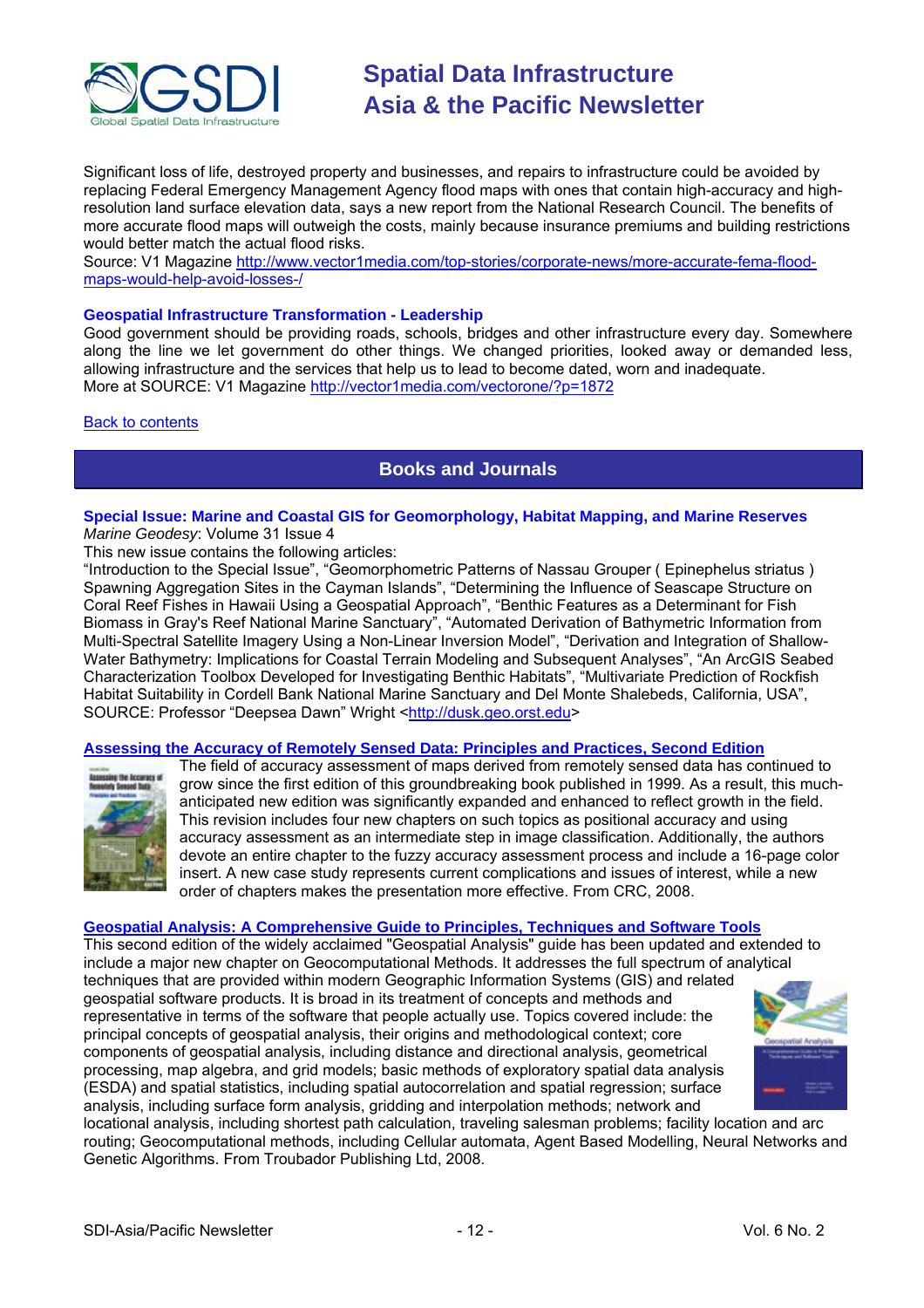

Two recent satellite gravity PhD theses from candidates at Delft UT have been published and may be purchased in hard copy <<http://www.ncg.knaw.nl/eng/publications/general.html> >or are available for download. They are:

**Global gravity field recovery from satellite-to-satellite tracking data with the acceleration approach** by Xianglin Liu, Publications on Geodesy 68, Delft, 2008. 248 pages. ISBN: 978 90 6132 309 6. € 14,00 <http://www.ncg.knaw.nl/Publicaties/Geodesy/pdf/68Liu.pdf> and

**Functional and stochastic modelling of satellite gravity data** 

by Jasper van Loon, Publications on Geodesy 67, Delft, 2008. 248 pages. ISBN: 978 90 6132 307 5. € 15,00 <http://www.ncg.knaw.nl/Publicaties/Geodesy/pdf/67VanLoon.pdf>

#### **Bentley Publishes Digital and Print Versions of** *The Year in Infrastructure 2008*

Bentley Systems today announced that "The Year in Infrastructure 2008" is available in digital and print versions. This 192-page yearbook highlights the extraordinary work of Bentley users improving the world's infrastructure and the quality of life for us all.

To view "The Year in Infrastructure 2008" in a digital format, visit [www.bentley.com/YearInInfrastructure](http://www.bentley.com/YearInInfrastructure) . Searches can be conducted by year and/or through terms, titles, or keywords to find projects of special interest. To request print copies, contact [beawards@bentley.com.](mailto:beawards@bentley.com.)

#### **European Environment Agengy report on Transport**

Transport's carbon footprint is a major obstacle to achieving a sustainable, low-carbon economy in Europe. A new report by the European Environment Agency (EEA) urges policy makers to take a fresh approach to address the spiralling growth of transport, supporting "realistic" measures that include pricing schemes for unsustainable mobility and improving citizens' awareness about the environmental consequences of their shopping basket and travel choices.

The report ['Beyond transport policy - exploring and managing the external drivers of transport demand](http://reports.eea.europa.eu/technical_report_2008_12/en/beyond_transport_policy.pdf)' compiles case studies from the agricultural, business, leisure and educational sector and provides possible responses to reduce greenhouse gas emissions through more effective transport planning.

#### **ESRI book highlights role of GIS in governance**



*GIS for Decision Support and Public Policy Making*, a new book from ESRI Press, describes how GIS technology can help streamline these operations and deliver smart solutions that save time and money. The book also shows how GIS can be integrated into many other aspects of governing and policy making such as planning for residential development, revitalising neighborhoods, and updating emergency management plans. <http://gis.esri.com/esripress/display/index.cfm?fuseaction=display&websiteID=155&moduleID=0>

#### **[The SAGE Handbook of Spatial Analysis](http://www.amazon.com/exec/obidos/ASIN/141291082X/directionsm00-20)**

The widespread use of Geographical Information Systems (GIS) has significantly increased the demand for knowledge about spatial analytical techniques across a range of disciplines. As growing numbers of researchers realize they are dealing with spatial data, the demand for specialized statistical and mathematical methods designed to deal with spatial data is undergoing a rapid increase. Responding to this demand, The SAGE Handbook of Spatial Analysis is a comprehensive and authoritative discussion of issues and techniques in the field of spatial data analysis. From Sage Publications Ltd, 2009.

#### **Urban Atlas: Europe's eye in the sky provides cities with tools for smart development**

This year, for the first time, 185 cities from all 27 EU Member States, will benefit from the "Urban Atlas", which has been produced by the European Commission and Member States with the support of European space technology. Compiled from thousands of satellite photographs, the Urban Atlas provides detailed and costeffective digital mapping, ensuring that city planners have the most up-to-date and accurate data available on land use and land cover. The Urban Atlas will enable urban planners to better assess risks and opportunities, ranging from threat of flooding and impact of climate change, to identifying new infrastructure and public transport needs. All cities in the EU will be covered by the Urban Atlas by 2011.

Due to economies of scale, the mapping cost of EUR 2.45 per square km yields at least a tenfold reduction of costs compared to other mapping methodologies. The Urban Atlas maps provide a pan-European classification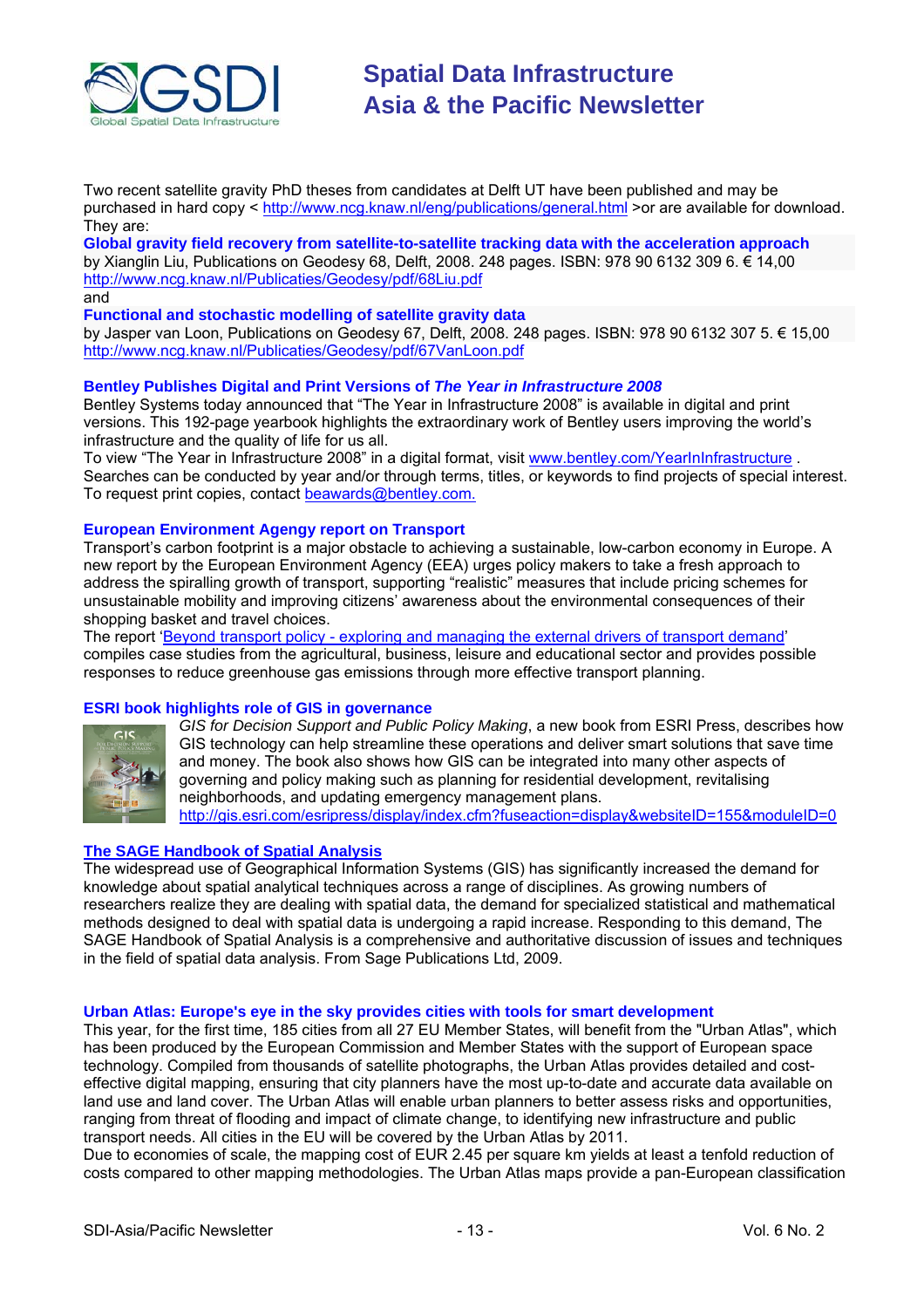<span id="page-13-0"></span>

of city zones, allowing for comparable information on density of residential areas, commercial and industrial zones, extent of green areas, exposure to flood risks and monitoring of urban sprawl which is important for public transport planning in suburban areas.

The first edition of the Urban Atlas will be delivered in 2009 to 185 cities. The Urban Atlas covers all EU capitals and a large sample of large and medium-sized cities participating in the European [Urban Audit,](http://www.urbanaudit.org/index.aspx) a data collection covering over 300 cities in the EU. Future editions of the Urban Atlas are planned in 3-5 year intervals, to complement the Urban Audit exercise. The Urban Audit is co-financed by the European Commission and managed in close consultation with National Statistical Institutes in all EU Member States. More information: [http://ec.europa.eu/gmes/index\\_en.htm](http://ec.europa.eu/gmes/index_en.htm)

Source: Europa Press Release

[http://europa.eu/rapid/pressReleasesAction.do?reference=IP/09/65&format=HTML&aged=0&language=EN&gui](http://europa.eu/rapid/pressReleasesAction.do?reference=IP/09/65&format=HTML&aged=0&language=EN&guiLanguage=en) [Language=en](http://europa.eu/rapid/pressReleasesAction.do?reference=IP/09/65&format=HTML&aged=0&language=EN&guiLanguage=en)

#### Back to [contents](#page-0-0)

**Just for Fun !** 

#### **Location Science is not always High Tech !**

'Stupid' bank robber leaves pay slip behind: A 40-year-old Chicago area man allegedly robbed a Chicago bank on Friday using a threatening note written on the back of his own pay slip, which was printed with his name and home address.

SOURCE:<http://www.theage.com.au/world/stupid-bank-robber-leaves-pay-slip-behind-20081230-76xb.html>

#### **[UK's "AAA" Reports Most Members Carry](http://apb.directionsmag.com/archives/5198-UKs-AAA-Reports-Most-Members-Carry-Print-Atlas-Along-with-SatNav.html) Print Atlas Along with SatNav**

A survey of more than 7,000 AA (UK's [Automobile Association](http://www.theaa.com/travelwatch/planner_main.jsp)) reveals:

- 75% of the sat-nav owners still carried a road atlas and 22% agreed their sat-nav sometimes distracts them when driving.

- 61% said their sat-nav had stopped them from getting lost while 44% use it frequently, while 30% said their sat-nav had taken them to the wrong destinations

- men (47%) were more likely to have them than women (30%), with 18-24 year olds the age group most likely (43%).

- [Press Association](http://www.google.com/hostednews/ukpress/article/ALeqM5haeuIJhtCQMrKBxPOfI3r_Ou8jgQ) (UK's AP) SOURCE: *Directions Magazine*

Further to the item < **[Worldwide Flight Patterns in 24-hours](http://apb.directionsmag.com/archives/5145-Worldwide-Flight-Patterns-in-24-hours.html)** >in last month's "Just for Fun!", [Ethan Zuckerman](http://www.worldchanging.com/archives/009260.html) further comments in **Mapping: Infrastructure and Flow**

**"[Watching the Growth of Walmart Across America"](http://newsletter.directionsmag.com/link.php?M=145624&N=1214&L=23415)** is a time sequence map showing the spread of Walmart stores from small beginnings in 1964 to the present day. The map below represents Walmart stores in 1984, when there were 633 stores, compared to today's 3,176. Source: *Directions Magazine*

[http://www.directionsmedia.net/newsletters.archive/index.php?ID=1293](http://newsletter.directionsmag.com/link.php?M=145624&N=1214&L=23402) And<http://projects.flowingdata.com/walmart/>



**[Editors' Note:** <http://flowingdata.com/> **is an interesting website WRT data visualization]** For example, the site has just nominated this BBC TV "Britain from Above" series as its best data visualization project for 2008.

When I first caught a glimpse of a clip from [Britain from Above](http://flowingdata.com/2008/08/11/britain-from-above-beautiful-use-of-satellite-technology/), I was immediately impressed, and it only left me wanting more. It was a special series on the BBC with beautiful visuals produced by [422 South.](http://www.422.com/) GPS traces from taxi cabs and airline flights scurried to locations; telephone communications glowed in the sky; ground lights twinkled as if the roles of



sky and earth were switched; and internet traffic burst from computer to computer. With all that data on display, patterns emerged - zero air traffic in no-fly zones and taxis taking alternate routes to avoid heavy traffic.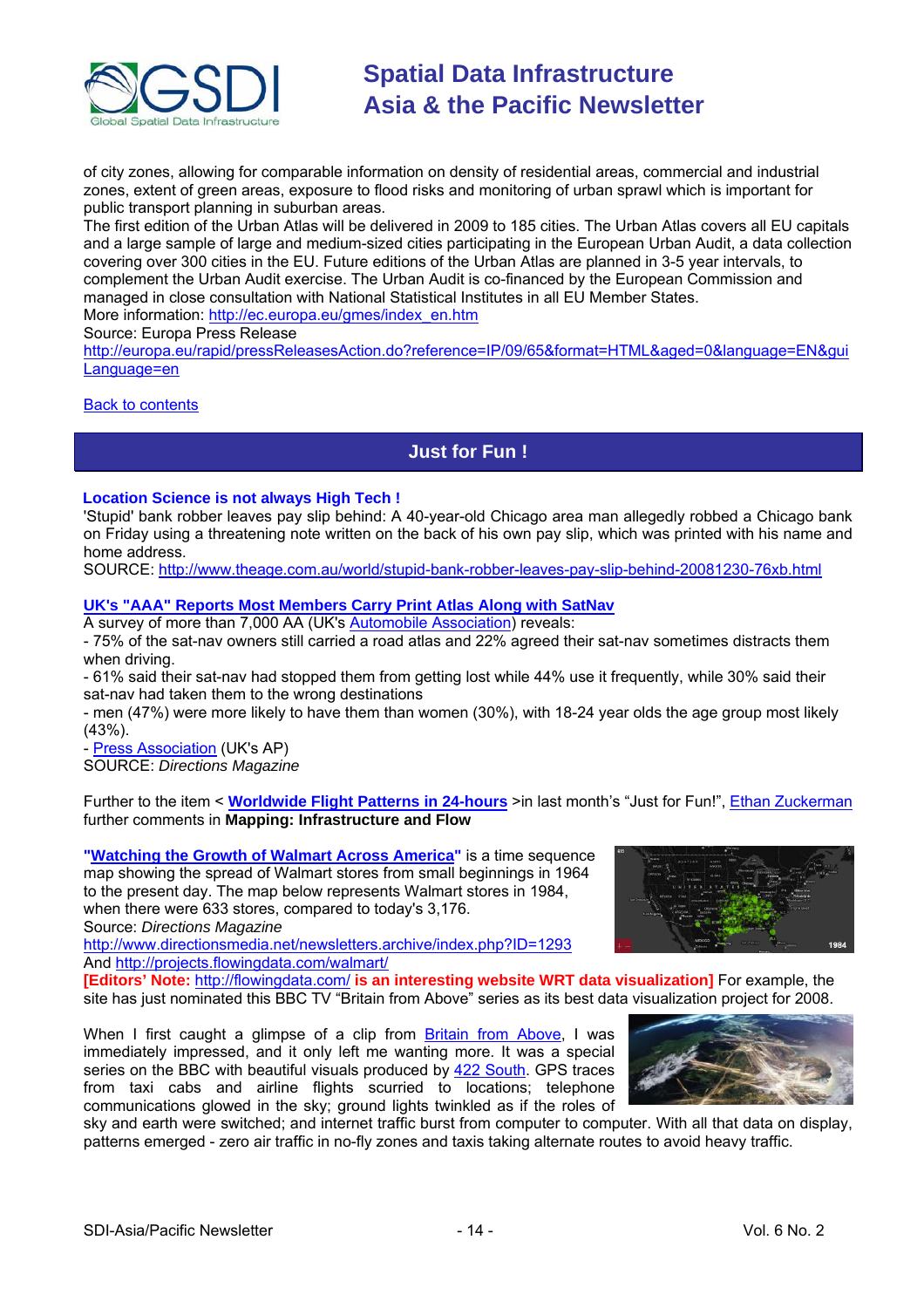<span id="page-14-0"></span>

#### **[Map that Smell](http://vector1media.com/spatialsustain/?p=1919)**

A Japanese website called [Nioibu](http://www.nioibu.com/) has a Google mashup aimed and mapping and describing smells throughout the world. The aim is to pinpoint distinct odors throughout the world, and the creators dream of a day when the computer will mimic the smell of the item at a click of the mouse. Source: [V1 magazine](http://vector1media.com/spatialsustain/?p=1919)

#### **[Back to contents](#page-0-0)**

### **Training Opportunities**

**National Remote Sensing Centre (NRSC) (Department of Space, Government of India)** offers training course to resource scientists and technologists in various disciplines of application.

-- Introduction to GIS and its Applications (4 week course), March 2-27, 2009

NRSC recently was formed as a new agency, using people and assets from the old National Remote Sensing Agency run by the Department of Space. The move was announced on 1 September 2008. The NRSC will be one of the centres of the Indian Space Research Organisation.

Further information is available from:<http://www.nrsa.gov.in/training/trainingnrsa.html>

#### **Workshop on "Developing an Agricultural Monitoring System of Systems,"**

**"NEW"** 11-12 February 2009, Beijing, China

The overall aim of this workshop is to provide a forum for exchange of experience and discussion of the necessary components of an Agricultural Monitoring System of Systems that would improve agricultural risk management, agricultural monitoring and food security; the best practices for operational agricultural monitoring; the policy issues associated with the sharing of data and information; and how China could develop a program of international collaboration on agricultural risk management and monitoring.

The workshop has the following specific objectives:

To review and refine the observational requirements for the Agricultural Monitoring (GEOSS Task AG 07 03) and Agricultural Risk Management (GEOSS Task AG0702), identifying the components of an Agricultural Monitoring System of Systems for the delivery of forecast and crop production related information and identify what improvements are needed.

To review and document the best practices and procedures for agricultural risk management and monitoring; To review the existing data and product policies and the data policy conditions necessary for the development of an effective system of systems;

To identify the way forward, collaborations and partnerships between the earth observation community and the agricultural monitoring community of practice to achieve the goals of the GEOSS Agricultural Risk Management (AG 07 02) and Agricultural Monitoring (AG 07 03) Tasks.<http://www.cropwatch.com.cn/agrworkshop/>

## Pre-Conference WORKSHOPS at the 2<sup>nd</sup> International Conference on Earth Observation for Global

**Changes (EOGC2009)** 25-29 May 2009, Chengdu, China <http://www.eogc2009.com.cn/>

- Pre-Conference workshops include:
- W1: Satellite Observation of Biomass Burning
- W<sub>2</sub>: Remote Sensing of the Coastal Ecosystems
- W3: Land-cover Classification using High-resolution Satellite Images

#### **3D Workshop**

The third 3D-Arch workshop on 3D Virtual Reconstruction and Visualisation of Complex Architectures will be held in Italy, 25-28 February 2009. Topics for the workshop include image and range-based 3D modelling of complex sites and architectures. It will also cover data registration and integration, and automated modelling techniques. <http://www.3d-arch.org/>

#### **International Workshop of Experts on Global Environmental Change in sub-Saharan Africa**

The ICSU Regional Office for Africa (ICSU ROA), in collaboration with the National Research Foundation (NRF) and its partners is organizing an international workshop of experts on Global Environmental Change (including Climate Change and Adaptation) in sub-Saharan Africa. The workshop will be held in Pretoria, South Africa, on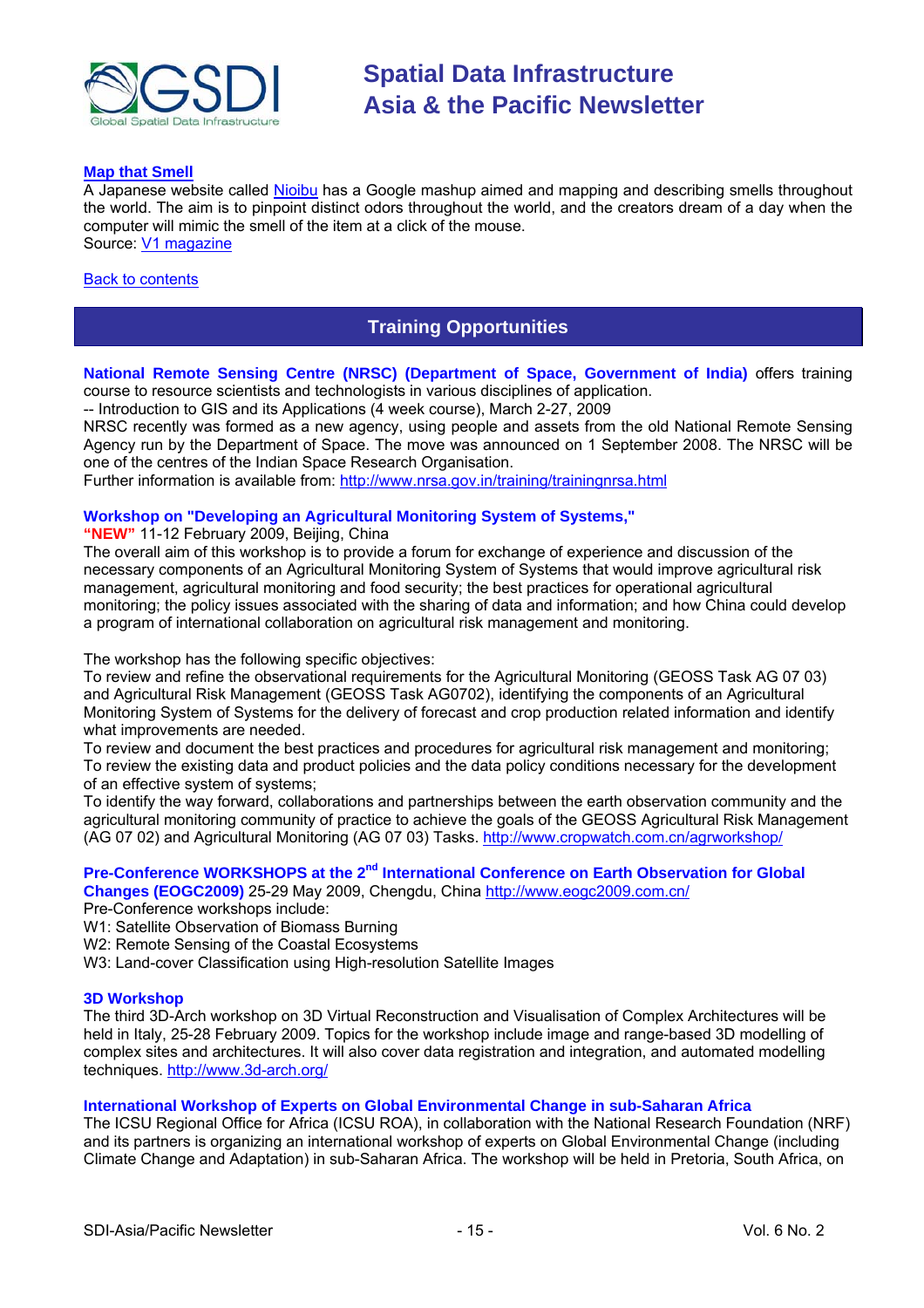<span id="page-15-0"></span>

9-11 February 2009.

The workshop is open to researchers and policy-makers in public and private institutions and organizations (government, academia, industry, UN-agencies and NGOs) who are interested in contributing to the implementation of the ICSU ROA science plan on Global Environmental Change (including Climate Change and Adaptation) in sub-Saharan Africa.

The workshop will focus on the following themes

- Project GC01: Land Degradation, Biodiversity Loss and Human Well-being in Africa.
- Project GC02: Climate change and its impact on rainfall in Africa.
- Project GC03: Resilience of Food Supply Systems.
- Project GC04: Water Resources and their Governance.
- Project GC05: Atmospheric Composition Change.
- Project GC06: Africa's Oceanographic Uniqueness

The programme will comprise of a limited number of keynote lectures and a poster session, with more time allocated to group discussions on preparation of research projects. Participants wishing to present posters are requested to submit their abstracts to the ICSU ROA secretariat before 19 December 2008. See call for participation: [http://www.icsu-africa.org/docs/iwegec\\_call.pdf](http://www.icsu-africa.org/docs/iwegec_call.pdf)

#### **Fourth International Workshop on "Geographical Analysis, Urban Modeling, Spatial Statistics" (GEOG-AN-MOD 09)**

[http://www.lisut.org/workshop/GEOG-AN-MOD09/<http://www.lisut.org/workshop/GEOG-AN-MOD09/>](http://www.lisut.org/workshop/GEOG-AN-MOD09/) in conjunction with

**The 2009 International Conference on Computational Science and its Applications (ICCSA 2009) "NEW"** June 29th to July 2rd, 2009

Kyung Hee University-Global Campus, Yongin (Korea)

**Important dates** 

**16 February 2009:** Deadline for full paper submission **24 March 2009:** Notification of acceptance **12 April 2009:** Deadline for Camera Ready Papers **June 29 - July 2, 2009:** ICCSA 2009 Conference. <http://www.iccsa.org/>

**The Center for International Earth Science Information Network (CIESIN)** of The Earth Institute at Columbia University is now accepting applications for participation in a five-day training workshop in geospatial data analysis techniques for population and demographic research focused on attaining the Millennium Development Goals and sustainable development. Up to ten participants will be selected to attend the workshop. All workshop fees, travel, lodging will be covered for the selected participants along with a small per diem to cover meals. The potential applicant pool is global.

For consideration, please complete the application form, attaching all application materials, and send to the address listed on the application. Please note: email submissions are preferred.

The application may be downloaded at [http://m1e.net/c?83738693-KuhSKdD5SHmkQ%403929089-](http://m1e.net/c?83738693-KuhSKdD5SHmkQ%25403929089-G5izeOzNmiTzg) [G5izeOzNmiTzg](http://m1e.net/c?83738693-KuhSKdD5SHmkQ%25403929089-G5izeOzNmiTzg)

Deadline for applications is Monday, February 23, 2009. Decisions will be announced on March 2, 2009. This Workshop is made possible from a grant from the International Union for the Scientific Study of the Population (IUSSP)

Back to [contents](#page-0-0)

### **Funding Opportunities, Awards, Grants**

#### **[The 8th Geospatial Solutions Applications Contest](http://www.geospatial-solutions.com/applicationsContest)**

Enter the Geospatial Solutions Applications Contest for your chance to win GeoExpress Tools software from LizardTech, a GPS Bluelogger with X Map 5.2 Professional software from DeLorme, or an ERDAS TITAN GeoHub! Plus, top entries will be published on the *Geospatial Solutions* Web site. To



enter submit a 500-word (approx) description of your innovative or cost-effective application of geospatial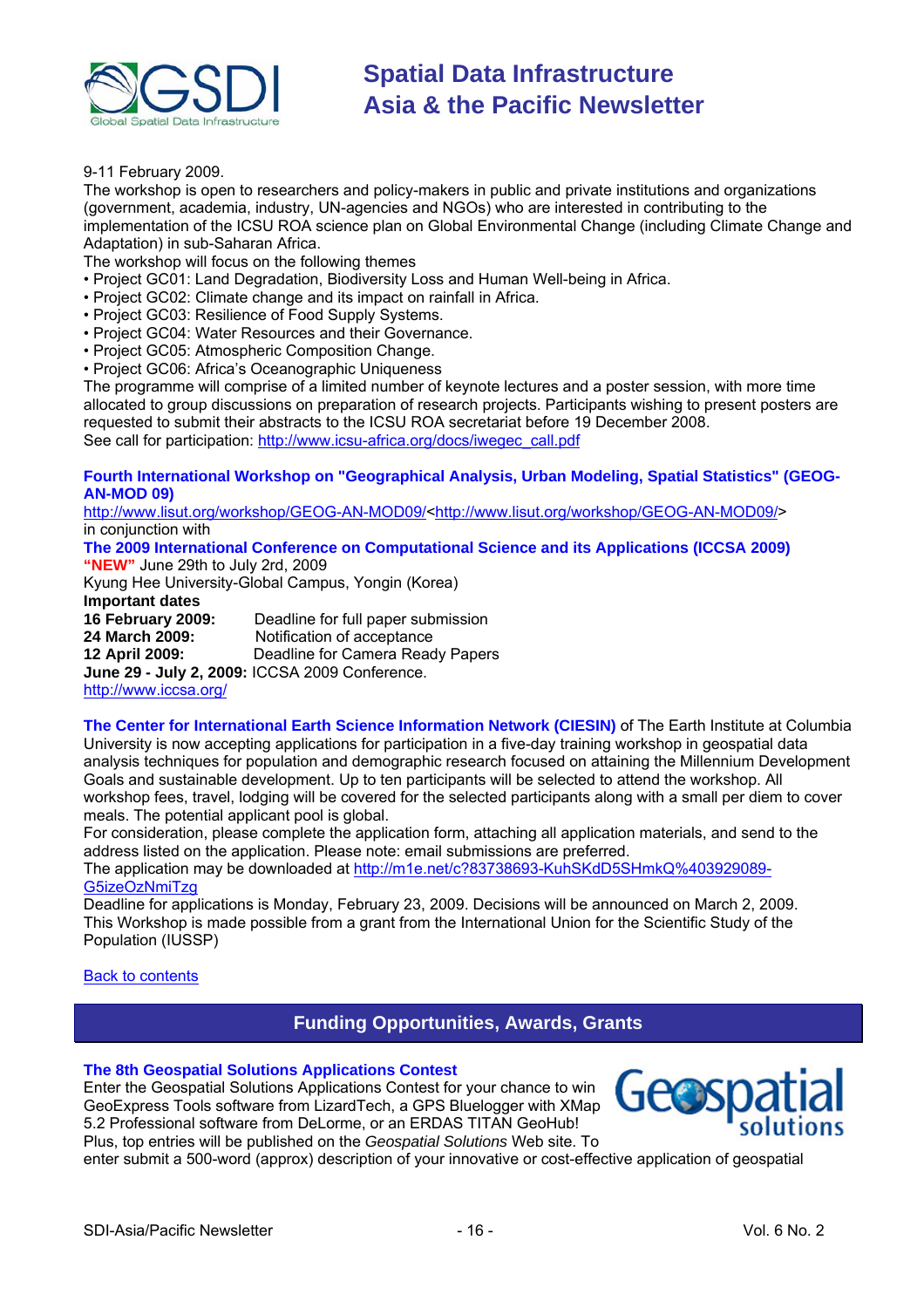<span id="page-16-1"></span><span id="page-16-0"></span>

technologies, use the form and instructions available from: [http://www.geospatial](http://www.geospatial-solutions.com/applicationsContest)[solutions.com/applicationsContest](http://www.geospatial-solutions.com/applicationsContest) (Source: Geospatial Solutions)

#### **NAVTEQ Global LBS Challenge** - Over \$5.25 million in cash and prizes is up for grabs in this year's NAVTEQ



Global LBS Challenge, the premier event in the LBS industry. Winners receive unparalleled recognition and marketing exposure to launch their mobile LBS application. Website: [www.LBSChallenge.com](http://newsletter.directionsmag.com/link.php?M=145624&N=989&L=22183) **APAC registration Deadline February 13, 2009.**

#### **China Scholarship at UNSW**

The China Scholarship Council will award an unspecified number of post doctoral scholarships at the University of New South Wales. The scholarships are for study under Dr Linlin Ge, a world renowned expert in the use of space-based interferometric synthetic aperture radar

Source: *Asia Survey Magazine* [http://www.asmmag.com/news/Professor%20linlin%20Ge%20scholoarship](http://www.asmmag.com/news/Professor%2520linlin%2520Ge%2520scholoarship)

#### **ENRICHMENT GRANTS to attend at the 2<sup>nd</sup> International Conference on Earth Observation for Global Changes (EOGC2009)** 25-29 May 2009, Chengdu, China <http://www.eogc2009.com.cn/>

A limited number of enrichment grants will be available to provide financial support for attendees from developing countries. Applicants for enrichment funds should write a brief email to [eogc2009@gmail.com](mailto:eogc2009@gmail.com) no later than 15 March, 2009 indicating his/her needs (such as a rough budget) and should:

- reside in developing (ODA) countries or countries in transition (excluding the host country);
- have no or insufficient funds from other sources to support their participation;
- present a paper at the event; and
- include a letter of acceptance of a full paper from the Scientific Committee.

#### **URISA's 3rd annual student paper competition**

The Urban and Regional Information Systems Association (URISA) is sponsoring its third annual student paper competition. The objective of the competition is to challenge undergraduate and postgraduate students to demonstrate development and effective use of information systems in both their field of study and the community. The competition is open to all eligible students but particularly those interested in careers using geographic information systems, information technology, geospatial technology, planning and/or community development.

The deadline for submissions is May 1, 2009. Source : [http://www.urisa.org](http://www.urisa.org/node/1190)

#### Back to [contents](#page-0-0)

### **Employment Opportunities**

#### **GeoSpatial Database Consultant**

#### Melbourne, Australia

A leading GIS organisation is looking to hire a driven Geo Spatial Database Consultant. Working in a dynamic, friendly team in an open plan office environment, you will be an integral member of this growing organisation. Currently working with many large scale clients, you will have access to cutting edge technology and will not only sink your teeth into the technical world of this organisation but also provide a key consulting face for clients.

PLEASE NOTE: You must be an Australian resident/citizen or have a valid work visa or work rights for Australia to apply for this role.

Diversiti Pty Ltd Simone Connell Phone Number: 03 8629 1164 [simone.connell@diversiti.com.au](mailto:simone.connell@diversiti.com.au)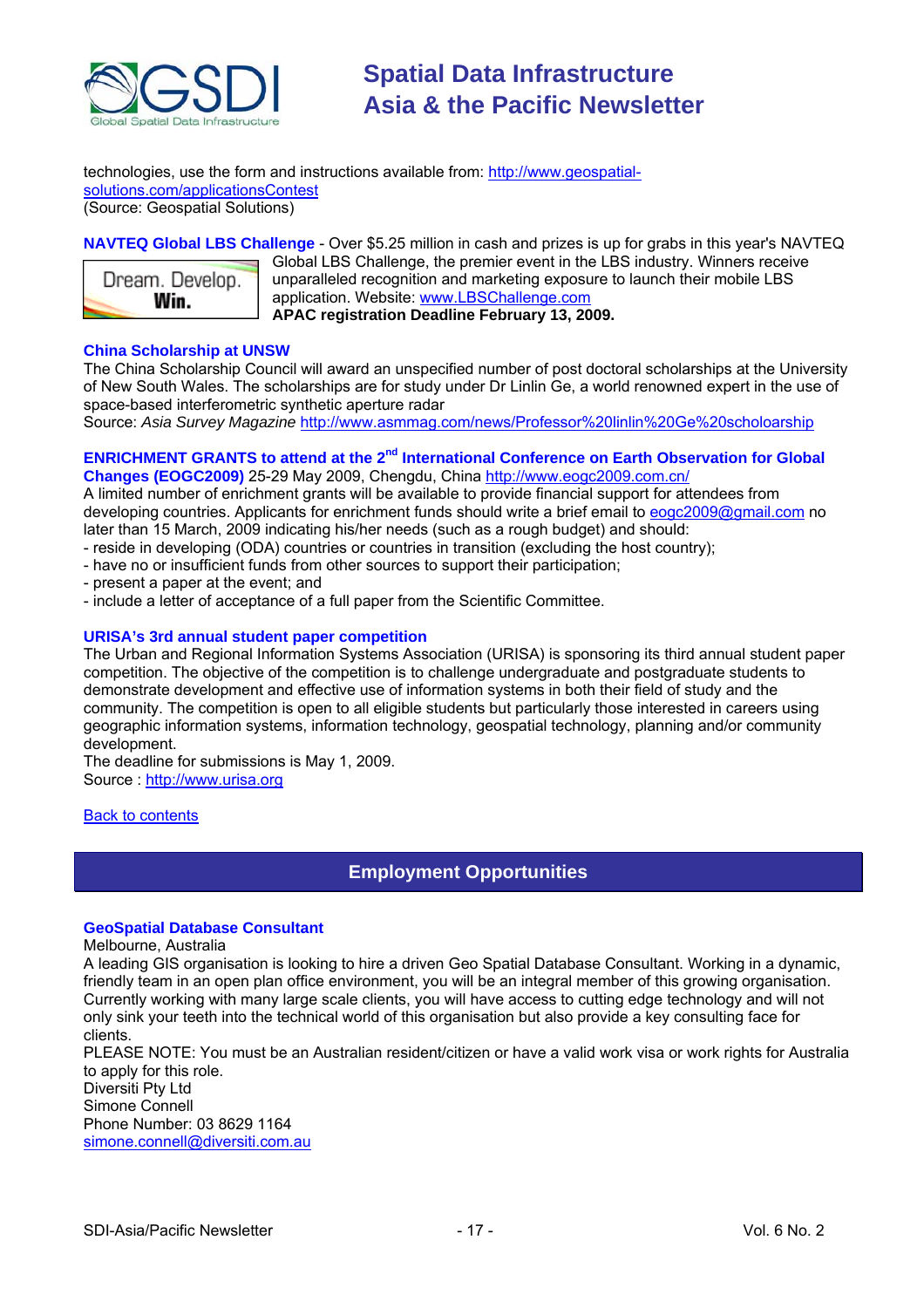<span id="page-17-0"></span>

#### **[Back to contents](#page-0-0)**

### **Conferences, Events**

#### **Call for Papers for GSDI 11**

Rotterdam, The Netherlands, 15-19 June 2009

- all FULL PAPERS submitted to this joint conference arriving on of before **1 December 2008** will be considered for inclusion in a refereed BOOK to be distributed at the conference or in a refereed SPECIAL ISSUE of the International Journal of Spatial Data Infrastructure Research (IJSDIR) to be published after the conference. Additional full papers received by **1 April 2009** also will be considered for the Special Issue of IJSDIR. Source:<http://gsdi.org/gsdi11/papers.html>

For upcoming events of global or major international interest, please visit the [upcoming conference list](http://gsdi.org/events/upcnf.asp) on the GSDI website.

| <b>Date</b>                 | <b>Location</b>                       | <b>Event</b>                                                                                                                                                                                                                                                                                                                                                                                                                                                                                                                                                                                                                                                                                                                                                      |
|-----------------------------|---------------------------------------|-------------------------------------------------------------------------------------------------------------------------------------------------------------------------------------------------------------------------------------------------------------------------------------------------------------------------------------------------------------------------------------------------------------------------------------------------------------------------------------------------------------------------------------------------------------------------------------------------------------------------------------------------------------------------------------------------------------------------------------------------------------------|
| February 2009               |                                       |                                                                                                                                                                                                                                                                                                                                                                                                                                                                                                                                                                                                                                                                                                                                                                   |
| 2-4 February                | Mainz, Germany                        | <b>Spatial Information for Sustainable Management of Urban Areas</b><br>Contact: http://www.i3mainz.fh-mainz.de/FIG-Workshop/index.html                                                                                                                                                                                                                                                                                                                                                                                                                                                                                                                                                                                                                           |
| 4-6 February                | Kyoto, Japan                          | 3rd GEOSS Asia-Pacific Symposium, Kyoto, Japan<br>Website: http://www.prime-intl.co.jp/geoss/                                                                                                                                                                                                                                                                                                                                                                                                                                                                                                                                                                                                                                                                     |
| 08 - 14 February            | Obergurgl,<br>Osterreich<br>[AUSTRIA] | <b>15th International Geodatic Week</b><br>E-mail: geodaetischewoche@uibk.ac.at<br>Website: http://geodaesie.uibk.ac.at/obergurgl.html                                                                                                                                                                                                                                                                                                                                                                                                                                                                                                                                                                                                                            |
| 9 - 11 February             | Pretoria,<br>South Africa             | <b>International Workshop of Experts on Global Environmental</b><br><b>Change (including Climate Change and Adaptation) in sub-</b><br><b>Saharan Africa</b><br>All correspondence should be sent to: ICSU Regional Office for<br>Africa Fax: +27(0)12-481-4273,<br>Email: d.nyanganyura@icsu-africa.org; a.enow@icsu-africa.org;<br>b.mahlalela@icsu-africa.org; k.potgieter@icsu-africa.org<br>See EIS-AFRICA website for more information (www.eis-africa.org)                                                                                                                                                                                                                                                                                                 |
| 9 - 13 February             | La Habana, Cuba                       | <b>Geomatica 2009</b><br>E-mail: informaticahabana@mic.cu<br>Website: www.informaticahabana.com                                                                                                                                                                                                                                                                                                                                                                                                                                                                                                                                                                                                                                                                   |
| 10-13 February<br>"UPDATED" | Hyderabad, India                      | Map World Forum 2009 Contact: info@mapworldforum.org. To be<br>held with Geospatial Science Forum 2009<br>Contact: giscience@gisdevelopment.net<br>Paper Abstract Submission deadline closed<br>Paper abstracts are invited for all technical sessions, seminars,<br>forums and symposiums. Paper abstracts can be submitted online<br>at the conference site www.mapworldforum.org. The theme of the<br>conference this year is 'Geospatial Technology for Sustainable<br>Planet Earth'.<br>The Geospatial Developers Forum will be held under the umbrella<br>of Map World Forum 2009 on 12 February 2009 at Hyderabad<br>International Convention Centre (HICC), Hyderabad,<br>Website:<br>http://www.mapworldforum.org/geodevelopers/programmeoutline.ht<br>m |
| 11-13 February              | Hyderabad, India                      | <b>Location Summit 2.0</b><br>the first Global Summit on Positioning and Navigation scheduled for<br>February 11 - 13, 2009, to be held at Hyderabad International<br>Convention Centre, Hyderabad, India. The theme for the three-day<br>summit is "Towards Collaborative Model" that will bring together the                                                                                                                                                                                                                                                                                                                                                                                                                                                    |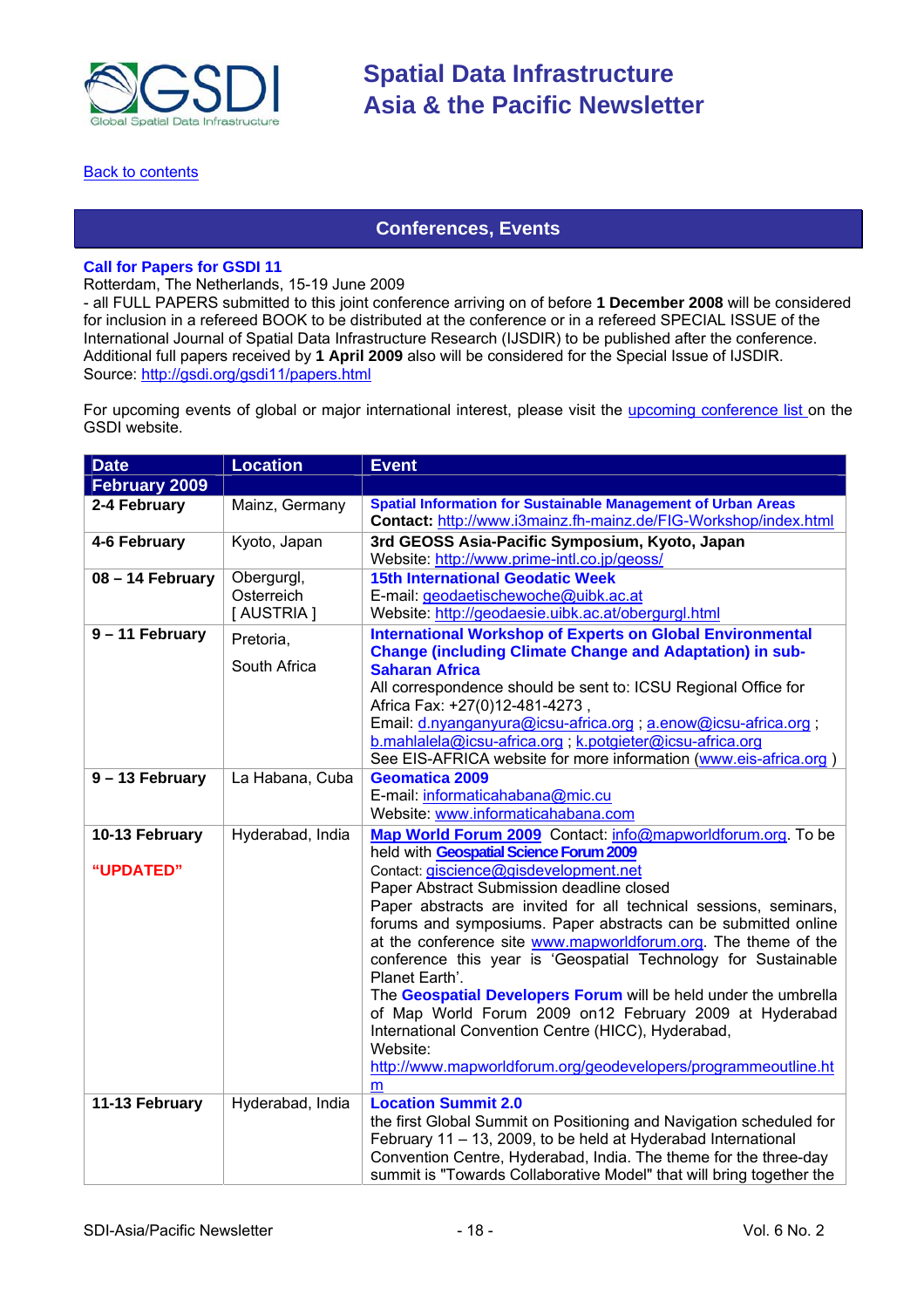

| 25-28 February              | Trento, Italy          | pioneers, industry leaders and developers who are setting the<br>direction for the future of location technologies and markets.<br>http://www.locationsummit.com/summit/index.htm<br>Conference Brochure:<br>http://www.locationsummit.com/summit/Location Summit.pdf<br><b>Important Dates:</b> Abstract submission $-20^{th}$ October, 2008<br>Acceptance – $5^{th}_{th}$ November, 2008<br>Full Paper - 15 <sup>th</sup> December, 2008<br>Author Registration $-30^{th}$ December, 2008<br>3rd International Workshop3D-ARCH 2009<br>3D Virtual Reconstruction and Visualization of Complex<br><b>Architectures</b><br>Website: http://www.3d-arch.org/<br>Dates:<br>Abstract submission (one page A4): Dec 1st, 2008<br>$\bullet$<br>Notification of acceptance: Dec 20th, 2008<br>$\bullet$ |
|-----------------------------|------------------------|---------------------------------------------------------------------------------------------------------------------------------------------------------------------------------------------------------------------------------------------------------------------------------------------------------------------------------------------------------------------------------------------------------------------------------------------------------------------------------------------------------------------------------------------------------------------------------------------------------------------------------------------------------------------------------------------------------------------------------------------------------------------------------------------------|
|                             |                        | Deadline for full paper: Jan 30th, 2008<br>$\bullet$                                                                                                                                                                                                                                                                                                                                                                                                                                                                                                                                                                                                                                                                                                                                              |
| <b>March 2009</b>           |                        |                                                                                                                                                                                                                                                                                                                                                                                                                                                                                                                                                                                                                                                                                                                                                                                                   |
| 2-6 March                   | Tahiti                 | 11th Pacific Science Inter-Congress Theme: "Pacific countries<br>and their ocean facing local and global changes". Abstract deadline:<br>October 2008.                                                                                                                                                                                                                                                                                                                                                                                                                                                                                                                                                                                                                                            |
| 8-13 March                  | Baltimore,<br>Maryland | <b>2009 Annual Conference</b><br>American Society for Photogrammetry & Remote Sensing (ASPRS)<br>http://www.asprs.org/baltimore09/index.html                                                                                                                                                                                                                                                                                                                                                                                                                                                                                                                                                                                                                                                      |
| <b>15-22 March</b>          | Istanbul, Turkey       | 5th World Water Forum Contact: m.giard@worldwatercouncil.org                                                                                                                                                                                                                                                                                                                                                                                                                                                                                                                                                                                                                                                                                                                                      |
| 16 - 19 March               | Tel-Aviv, Israel       | WG VIII/12 6th EARSeL SIG IS Workshop "IMAGING<br>SPECTROSCOPY: Imaging Spectroscopy: Innovative tool for<br>scientific & commercial environmental applications"<br>E-mail: bendor@post.tau.ac.il<br>Website: www.earsel6th.tau.ac.il                                                                                                                                                                                                                                                                                                                                                                                                                                                                                                                                                             |
| <b>22-27 March</b>          | Las Vegas              | Join 8,000 geographers, GIS specialists, and environmental<br>scientists for the latest in research, policy, and applications in<br>geography, sustainability, and GIScience during the AAG Annual<br>Meeting in Las Vegas to be held March 22-27, 2009.<br>Visit http://www.aag.org for additional information.                                                                                                                                                                                                                                                                                                                                                                                                                                                                                  |
| 30 March                    | Denver, Colorado       | <b>6th ANNUAL CONFERENCE</b>                                                                                                                                                                                                                                                                                                                                                                                                                                                                                                                                                                                                                                                                                                                                                                      |
| -1 April                    |                        | The theme of Spar 2009 is 3D Imaging and Positioning for<br>Engineering, Construction and Manufacturing. The event will focus                                                                                                                                                                                                                                                                                                                                                                                                                                                                                                                                                                                                                                                                     |
| "NEW"                       |                        | on 3D laser scanning, mobile survey and mapping, lidar,<br>dimensional control, asset management, BIM/CAD/GIS integration<br>and security planning.<br>Website: http://www.sparllc.com/spar2009.php                                                                                                                                                                                                                                                                                                                                                                                                                                                                                                                                                                                               |
| <b>April 2009</b>           |                        |                                                                                                                                                                                                                                                                                                                                                                                                                                                                                                                                                                                                                                                                                                                                                                                                   |
| April 8-9, 2009             | Toronto, Canada        | <b>DMTI Spatial announces registration for Expedition 2009</b>                                                                                                                                                                                                                                                                                                                                                                                                                                                                                                                                                                                                                                                                                                                                    |
| "NEW"                       |                        | DMTI Spatial (DMTI), provider of solutions for location intelligence,<br>announced that registration is now open for its annual customer<br>and partner conference, Expedition 2009. The Conference is<br>scheduled for, at The King Edward Hotel in Toronto<br>Website: http://www.dmtispatial.com                                                                                                                                                                                                                                                                                                                                                                                                                                                                                               |
| <b>14-16 April</b><br>"NEW" | Dubai, UAE             | <b>Map Middle East</b><br>Website: http://www.mapmiddleeast.org/                                                                                                                                                                                                                                                                                                                                                                                                                                                                                                                                                                                                                                                                                                                                  |
| <b>15-17 April</b>          | Moscow region          | III International conference Remote Sensing - the Synergy of                                                                                                                                                                                                                                                                                                                                                                                                                                                                                                                                                                                                                                                                                                                                      |
| "NEW"                       |                        | <b>High Technologies</b><br>Website: http://www.sovzondconference.ru/eng/                                                                                                                                                                                                                                                                                                                                                                                                                                                                                                                                                                                                                                                                                                                         |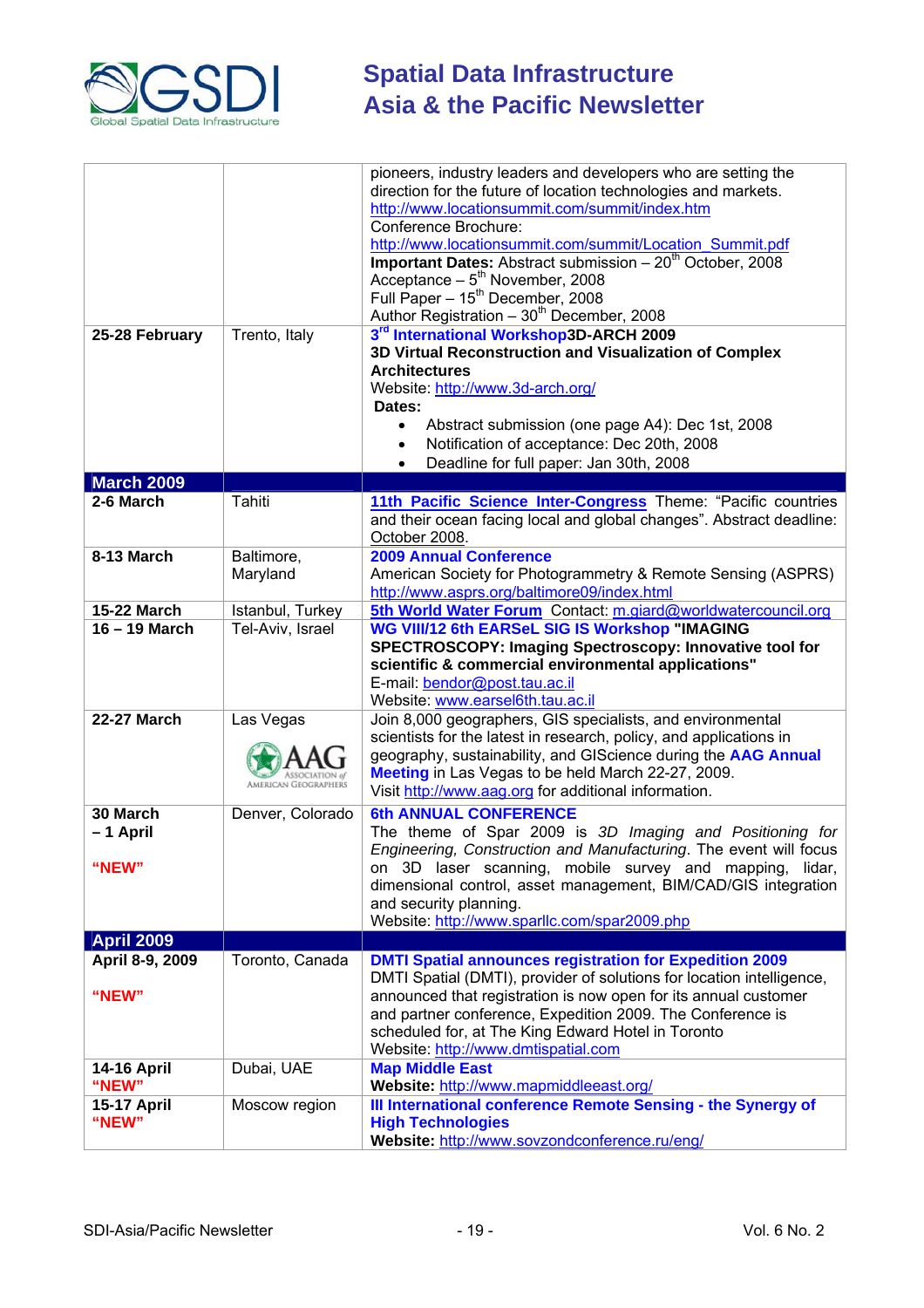

| 19 - 22 April          | Tampa, FL, USA            | <b>Geospatial Infrastructure Solutions Conference 2009</b><br>E-mail: info@gita.org<br>Website: http://gita.org<br>The Geospatial Information & Technology Association (GITA) is<br>very pleased to announce that an expanded slate of topics will be<br>covered in more than 100 sessions during GITA's 2009 Geospatial<br>Infrastructure Solutions Conference |
|------------------------|---------------------------|-----------------------------------------------------------------------------------------------------------------------------------------------------------------------------------------------------------------------------------------------------------------------------------------------------------------------------------------------------------------|
| <b>May 2009</b>        |                           |                                                                                                                                                                                                                                                                                                                                                                 |
| $3-8$ May              | Eilat,                    | FIG Working Week and XXXII General Assembly - New                                                                                                                                                                                                                                                                                                               |
|                        | Israel                    | Horizons across the Red Sea - Surveyors Key Role in                                                                                                                                                                                                                                                                                                             |
|                        |                           | <b>Accelerated Development</b> Contact: fig@fig.net.                                                                                                                                                                                                                                                                                                            |
| $4-6$ May<br>"NEW"     | Khobar,<br>Saudi Arabia   | The Fourth National GIS Symposium in Saudi Arabia<br>Website: http://www.saudigis.org/                                                                                                                                                                                                                                                                          |
| $4-8$ May              | Stresa,                   |                                                                                                                                                                                                                                                                                                                                                                 |
|                        | Lago Maggiore,            | 33rd ISRSE (The 33rd International Symposium on 'Remote                                                                                                                                                                                                                                                                                                         |
|                        | Northern Italy            | <b>Sensing of the Environment')</b><br>http://isrse-33.jrc.ec.europa.eu/index.php?page=home                                                                                                                                                                                                                                                                     |
| 08-11, May             | Riyadh, Saudi             | <b>Remote Sensing Arabia</b>                                                                                                                                                                                                                                                                                                                                    |
|                        | Arabia                    | Website: www.remotesensingarabia.com                                                                                                                                                                                                                                                                                                                            |
| 25-29 May              | Chengdu, China            | <b>EOGC2009 (the Second International Conference on Earth</b>                                                                                                                                                                                                                                                                                                   |
|                        |                           | <b>Observation for Global Changes)</b>                                                                                                                                                                                                                                                                                                                          |
|                        |                           | Website: http://www.eogc2009.com.cn/).                                                                                                                                                                                                                                                                                                                          |
|                        |                           | The deadline for abstracts closed on 31 December, 2008.                                                                                                                                                                                                                                                                                                         |
|                        |                           | Conference web site: http://www.eogc2009.com.cn/                                                                                                                                                                                                                                                                                                                |
|                        |                           | Contact:                                                                                                                                                                                                                                                                                                                                                        |
|                        |                           | Xianfeng Zhang, Ph.D., Conference Secretariat, EOGC2009                                                                                                                                                                                                                                                                                                         |
|                        |                           | Institute of Remote Sensing & GIS, Peking University                                                                                                                                                                                                                                                                                                            |
|                        |                           | Beijing 100871, China                                                                                                                                                                                                                                                                                                                                           |
|                        |                           | Tel: 86-10-62759123                                                                                                                                                                                                                                                                                                                                             |
|                        |                           | Email: xfzhang@pku.edu.cn                                                                                                                                                                                                                                                                                                                                       |
| <b>June 2009</b>       |                           |                                                                                                                                                                                                                                                                                                                                                                 |
| $01 - 04$ June         |                           | <b>GeoTec Event 2009</b>                                                                                                                                                                                                                                                                                                                                        |
|                        | Vancouver, BC,            |                                                                                                                                                                                                                                                                                                                                                                 |
|                        | Canada                    | E-mail: khastings@geoplace.com                                                                                                                                                                                                                                                                                                                                  |
|                        |                           | Website: www.geoplace.com                                                                                                                                                                                                                                                                                                                                       |
| 2-5 June               | Hannover,                 | Call for Papers for the 12th AGILE International Conference                                                                                                                                                                                                                                                                                                     |
|                        | Germany                   | Deadline of pre-conference workshop proposals: November 30,                                                                                                                                                                                                                                                                                                     |
|                        |                           | 2008; Deadline for full paper submissions: December 12, 2008;                                                                                                                                                                                                                                                                                                   |
|                        |                           | Deadline for short paper and poster submissions: January 16, 2009                                                                                                                                                                                                                                                                                               |
|                        |                           | http://www.ikg.uni-hannover.de/agile/                                                                                                                                                                                                                                                                                                                           |
| 15-19 June             | Rotterdam,                | 11th International Conference on Global Spatial Data                                                                                                                                                                                                                                                                                                            |
|                        | The Netherlands           | <b>Infrastructure (GSDI 11)</b>                                                                                                                                                                                                                                                                                                                                 |
| Theme: Spatial<br>Data | Information:              |                                                                                                                                                                                                                                                                                                                                                                 |
| Infrastructure         | http://www.gsdi.o         | The first call for papers is published at<br>http://www.gsdi.org/gsdi11/papers.html. Please, visit                                                                                                                                                                                                                                                              |
| Convergence -          | rg/gsdi11                 | http://www.gsdi.org/gsdi11 for more information. If you want to                                                                                                                                                                                                                                                                                                 |
| <b>Building SDI</b>    | (English) and             | secure your participation in the GSDI 11 World Conference, it is                                                                                                                                                                                                                                                                                                |
| <b>Bridges to</b>      | http://www.gsdi1          | now possible to register here as well!                                                                                                                                                                                                                                                                                                                          |
| address Global         | $1.nl$ (Dutch)            | DEADLINES: 1 December, 2008 and 1 April, 2009                                                                                                                                                                                                                                                                                                                   |
| Challenges             |                           | Contact information:                                                                                                                                                                                                                                                                                                                                            |
|                        |                           | PCO agency GSDI 11 (BlomBerg Instituut/Geonovum)                                                                                                                                                                                                                                                                                                                |
|                        |                           | Esther Stukker, tel. +31 (0)73 - 684 25 25                                                                                                                                                                                                                                                                                                                      |
|                        |                           | and e-mail: e.stukker@geonovum.nl                                                                                                                                                                                                                                                                                                                               |
| 22 June 2009           | Centre for                | CFP - FIRST OPEN SOURCE GIS UK CONFERENCE 2009                                                                                                                                                                                                                                                                                                                  |
|                        | Geospatial                | Website: http://www.opensourcegis.org.uk                                                                                                                                                                                                                                                                                                                        |
|                        | Science,<br>University of | The Centre for Geospatial Science of University of Nottingham,<br>Open Source Geospatial Foundation (UK Chapter), ICA Working                                                                                                                                                                                                                                   |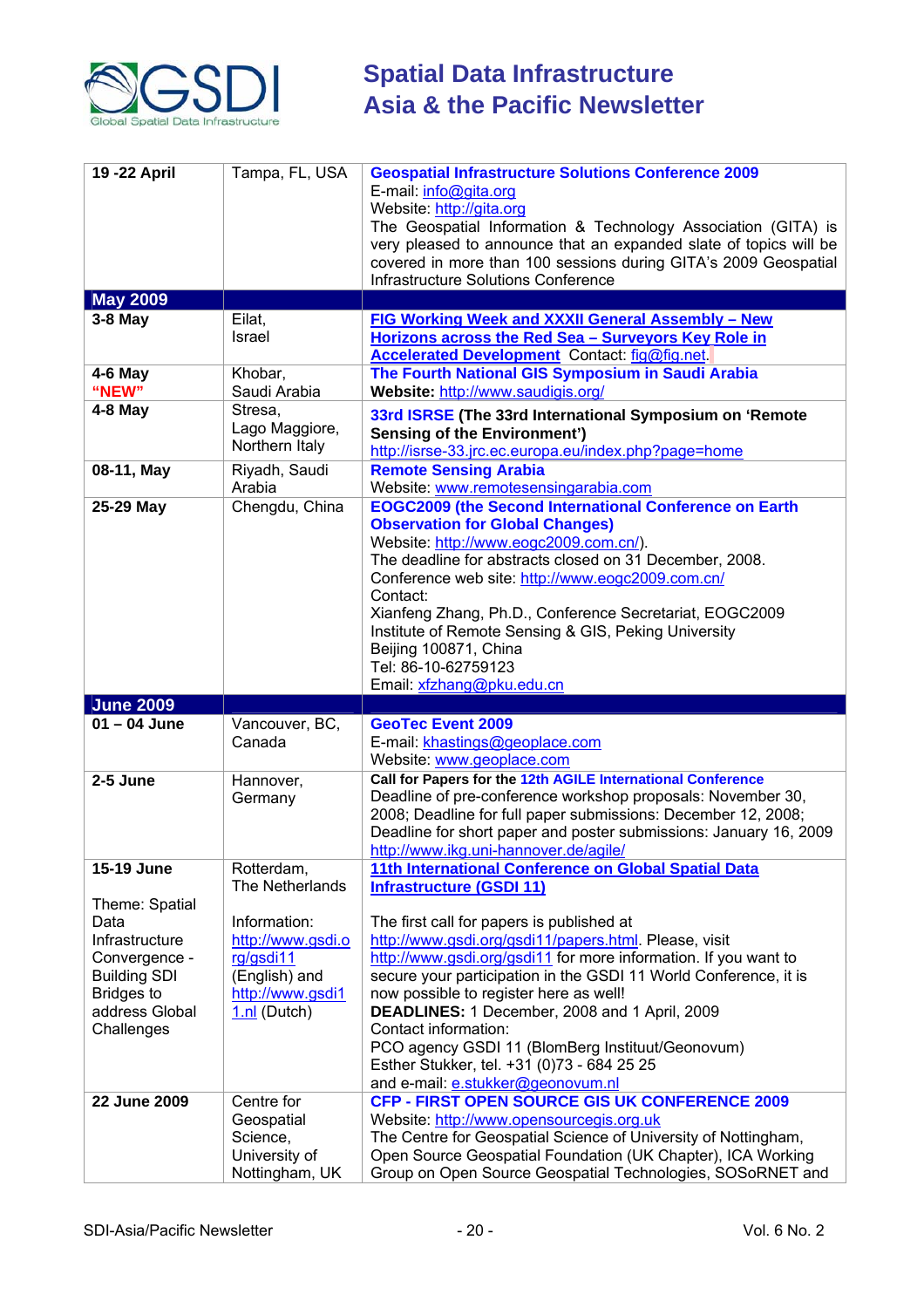

|                      |                   | Open Knowledge Foundation are organizing the First Open Source<br><b>GIS UK Conference</b><br>Abstracts (max 500 words) can be submitted to<br>Suchith.Anand@nottingham.ac.uk before 15 March 2009.<br><b>IMPORTANT DATES:</b> |
|----------------------|-------------------|--------------------------------------------------------------------------------------------------------------------------------------------------------------------------------------------------------------------------------|
|                      |                   |                                                                                                                                                                                                                                |
|                      |                   | * Abstracts Submission deadline: 15 February 2009                                                                                                                                                                              |
|                      |                   | * Notification of acceptance: 15th March 2009                                                                                                                                                                                  |
|                      |                   | * Final papers delivered by: 15 May 2009                                                                                                                                                                                       |
|                      |                   | * OSGEO UK Live Software demo submission deadline: 30 April<br>2009                                                                                                                                                            |
|                      |                   | * Notification of acceptance: 15th May 2009                                                                                                                                                                                    |
| $29$ June - $2$ July | Yongin, Korea     | Fourth International Workshop on "Geographical Analysis,                                                                                                                                                                       |
|                      |                   | <b>Urban Modeling, Spatial Statistics" (GEOG-AN-MOD 09)</b>                                                                                                                                                                    |
| "NEW"                |                   | http://www.lisut.org/workshop/GEOG-AN-MOD09/                                                                                                                                                                                   |
|                      |                   | in conjunction with                                                                                                                                                                                                            |
|                      |                   | The 2009 International Conference on Computational                                                                                                                                                                             |
|                      |                   | <b>Science and its Applications (ICCSA 2009)</b>                                                                                                                                                                               |
|                      |                   | June 29th to July 2rd, 2009                                                                                                                                                                                                    |
|                      |                   | Kyung Hee University-Global Campus, Yongin (Korea)                                                                                                                                                                             |
|                      |                   | http://www.iccsa.org/                                                                                                                                                                                                          |
|                      |                   | *Important dates                                                                                                                                                                                                               |
|                      |                   | *16 February 2009: Deadline for full paper submission                                                                                                                                                                          |
|                      |                   | *24 March 2009: Notification of acceptance                                                                                                                                                                                     |
|                      |                   | *12 April 2009: Deadline for Camera Ready Papers                                                                                                                                                                               |
|                      |                   | *June 29 - July 2, 2009: ICCSA 2009 Conference.                                                                                                                                                                                |
|                      |                   |                                                                                                                                                                                                                                |
| <b>July 2009</b>     |                   |                                                                                                                                                                                                                                |
| 7-11 July            | Cape Town,        | 2009 IEEE International Geoscience & Remote Sensing                                                                                                                                                                            |
|                      | South Africa      | Symposium (IGARSS) www.igarss09.org                                                                                                                                                                                            |
| 13-14 July           | Oxford, UK        | <b>GEOSENSOR NETWORKS 2009</b>                                                                                                                                                                                                 |
|                      |                   | Website: http://www.comlab.ox.ac.uk/geosensornetworks/                                                                                                                                                                         |
|                      |                   | Sponsored by: University of Oxford                                                                                                                                                                                             |
|                      |                   | Papers to be published by Springer                                                                                                                                                                                             |
|                      |                   | <b>IMPORTANT DATES:</b>                                                                                                                                                                                                        |
|                      |                   | Paper Submission: 3 April 2009                                                                                                                                                                                                 |
|                      |                   | Notification of Acceptance: 27 April 2009                                                                                                                                                                                      |
|                      |                   | Camera Ready Papers Due: 5 May 2009                                                                                                                                                                                            |
|                      |                   | Conference: 13-14 July 2009                                                                                                                                                                                                    |
| 13-17 July           | San Diego, CA,    | 29 <sup>th</sup> ESRI International User Conference                                                                                                                                                                            |
|                      | <b>USA</b>        | The deadline for abstract submissions has been extended to                                                                                                                                                                     |
|                      |                   | November 14, 2008:                                                                                                                                                                                                             |
|                      |                   | Abstracts can be submitted at www.esri.com/ucpapers                                                                                                                                                                            |
| 13-17 July           | Cairns, Australia | 18th IMACS WORLD CONGRESS - MODSIM09                                                                                                                                                                                           |
|                      |                   | International Congress on Modelling & Simulation                                                                                                                                                                               |
| "NEW"                |                   | "Interfacing Modelling and Simulation with Mathematical and                                                                                                                                                                    |
|                      |                   | <b>Computational Sciences"</b>                                                                                                                                                                                                 |
|                      |                   | Early Bird Registration closes Friday 13 March 2009                                                                                                                                                                            |
|                      |                   | Submission and Acceptanbce od Abstracts has CLOSED                                                                                                                                                                             |
|                      |                   | Final papers submitted Friday 13 March 2009                                                                                                                                                                                    |
|                      |                   | Websites: http://www.imacs-modsim-world-congress.org<br>http://www.mssanz.org.au/modsim09                                                                                                                                      |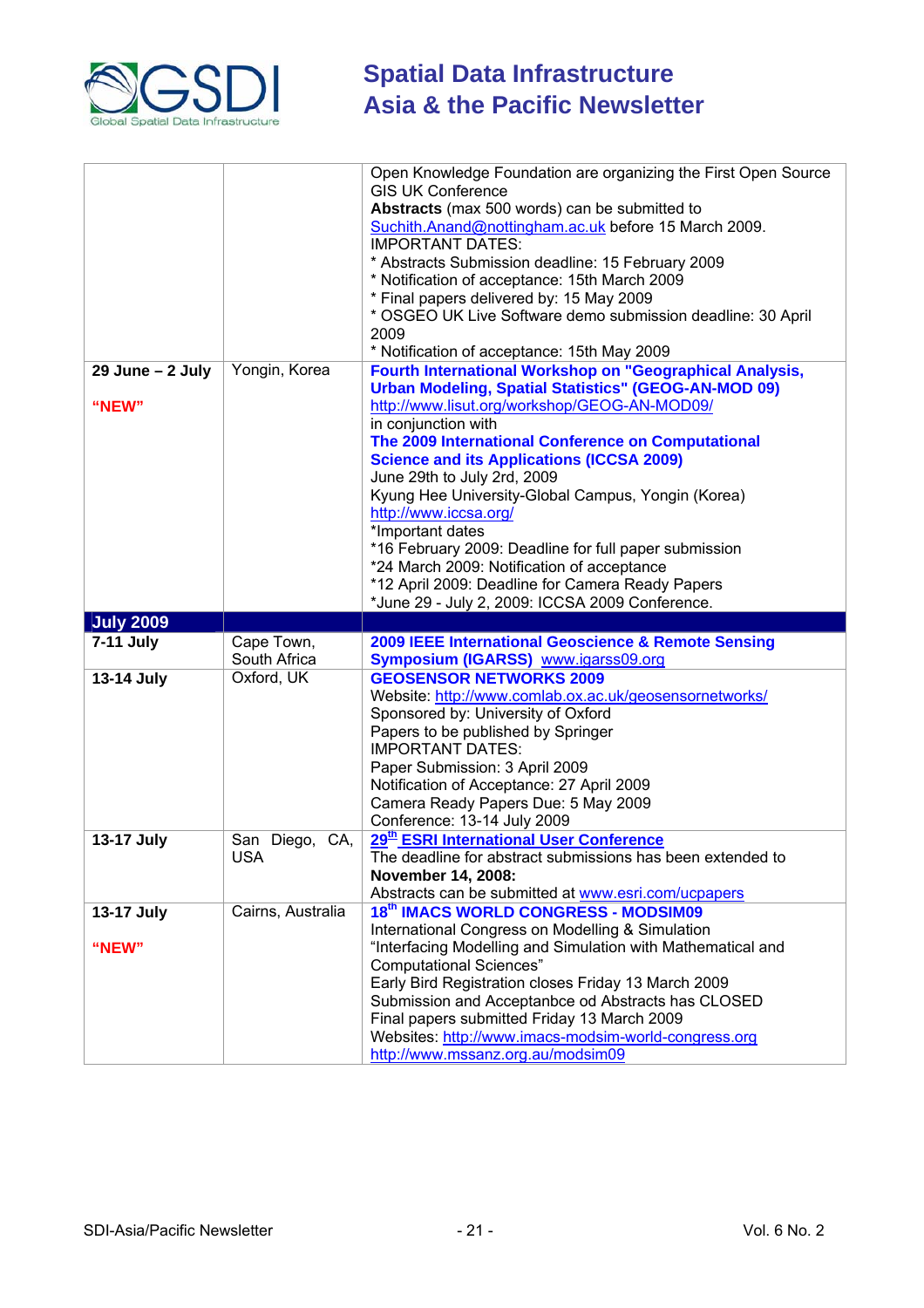

| Bali - Indonesia<br>4 - 7 August<br>Bakosurtanal (Indonesia's land information agency)<br>Contact: dkirana@bakosurtanal.go.id<br>Rio de Janeiro,<br>3-14 August<br><b>XXVII General Assembly of the International Astronomical</b><br><b>Union</b><br><b>Brazil</b><br>27-8 August<br>Bishnek,<br><b>GISCA '09 Conference (3rd Central Asia GIS)</b><br>Call for Papers announced for GISCA'09 Conference<br>Kyrgyzstan<br>The Kyrgyz State University for Construction, Transportation and<br>"NEW"<br>Architecture together with the Salzburg University Centre for<br>Geoinformatics have published a call for papers for the forthcoming<br>GISCA (GIS-in-Central-Asia) conference. The conference is being<br>organised on August 27-28, 2009 in Bishkek, Kyrgyzstan with a<br>focus on "GIScience for Environmental and Emergency<br>Management". The GISCA conference aims at building a regional<br>network of GIS experts to stimulate and enhance Geoinformatics<br>applications for the development of regional expertise and qualified<br>human resources.<br><b>Submission of contributions:</b><br>May 1 - Submission of abstracts (min 500 words)<br>June 1 - Notification of acceptance<br>July 1 – Camera-ready copy of full papers (see authoring instructions!)<br>Aug 1 - Registration for poster exhibit<br>Pre-conference events:<br>Aug 14-16 Joint ICA-UNIGIS summer school in Kashgar<br>Aug 17-23 ICA-led field trip Kashgar-Lhasa return<br>Aug 24-26 pre-conference summer school and various workshops in<br>Bishkek<br>Website: http://www.aca-giscience.org<br><b>September</b><br>2009<br>Beijing, China<br>6th International Symposium on Digital Earth<br>$9 - 12$<br>E-mail: ISDE6@ceode.ac.cn<br><b>September</b><br>Website: http://www.isde6.orgk<br>$14 - 16$<br>Beijing<br><b>Emergency Management Conference</b> | <b>July 27-31</b><br>"NEW"<br><b>August 2009</b> | Vancouver,<br>Canada | GeoWeb2009<br>GeoWeb 2009 organizers are currently seeking submissions for<br>presentations and workshops at<br>http://geowebconference.org/papers-workshops.<br>Details: All abstracts must 200 words and be submitted via the<br>online form at http://geowebconference.org/papers-workshops no<br>later than February 27, 2009.<br>For all questions regarding the submission of abstracts and<br>agendas please contact Julie Eckhart at jeckhart@gita.org.<br>Complete information on the call for papers process and<br>conference may be obtained at http://www.geowebconference.org. |
|-----------------------------------------------------------------------------------------------------------------------------------------------------------------------------------------------------------------------------------------------------------------------------------------------------------------------------------------------------------------------------------------------------------------------------------------------------------------------------------------------------------------------------------------------------------------------------------------------------------------------------------------------------------------------------------------------------------------------------------------------------------------------------------------------------------------------------------------------------------------------------------------------------------------------------------------------------------------------------------------------------------------------------------------------------------------------------------------------------------------------------------------------------------------------------------------------------------------------------------------------------------------------------------------------------------------------------------------------------------------------------------------------------------------------------------------------------------------------------------------------------------------------------------------------------------------------------------------------------------------------------------------------------------------------------------------------------------------------------------------------------------------------------------------------------------------------------------------------------------|--------------------------------------------------|----------------------|----------------------------------------------------------------------------------------------------------------------------------------------------------------------------------------------------------------------------------------------------------------------------------------------------------------------------------------------------------------------------------------------------------------------------------------------------------------------------------------------------------------------------------------------------------------------------------------------|
|                                                                                                                                                                                                                                                                                                                                                                                                                                                                                                                                                                                                                                                                                                                                                                                                                                                                                                                                                                                                                                                                                                                                                                                                                                                                                                                                                                                                                                                                                                                                                                                                                                                                                                                                                                                                                                                           |                                                  |                      | 10th South East Asian Survey Congress (SEASC '09) Hosted by                                                                                                                                                                                                                                                                                                                                                                                                                                                                                                                                  |
|                                                                                                                                                                                                                                                                                                                                                                                                                                                                                                                                                                                                                                                                                                                                                                                                                                                                                                                                                                                                                                                                                                                                                                                                                                                                                                                                                                                                                                                                                                                                                                                                                                                                                                                                                                                                                                                           |                                                  |                      |                                                                                                                                                                                                                                                                                                                                                                                                                                                                                                                                                                                              |
|                                                                                                                                                                                                                                                                                                                                                                                                                                                                                                                                                                                                                                                                                                                                                                                                                                                                                                                                                                                                                                                                                                                                                                                                                                                                                                                                                                                                                                                                                                                                                                                                                                                                                                                                                                                                                                                           |                                                  |                      |                                                                                                                                                                                                                                                                                                                                                                                                                                                                                                                                                                                              |
|                                                                                                                                                                                                                                                                                                                                                                                                                                                                                                                                                                                                                                                                                                                                                                                                                                                                                                                                                                                                                                                                                                                                                                                                                                                                                                                                                                                                                                                                                                                                                                                                                                                                                                                                                                                                                                                           |                                                  |                      |                                                                                                                                                                                                                                                                                                                                                                                                                                                                                                                                                                                              |
|                                                                                                                                                                                                                                                                                                                                                                                                                                                                                                                                                                                                                                                                                                                                                                                                                                                                                                                                                                                                                                                                                                                                                                                                                                                                                                                                                                                                                                                                                                                                                                                                                                                                                                                                                                                                                                                           |                                                  |                      |                                                                                                                                                                                                                                                                                                                                                                                                                                                                                                                                                                                              |
|                                                                                                                                                                                                                                                                                                                                                                                                                                                                                                                                                                                                                                                                                                                                                                                                                                                                                                                                                                                                                                                                                                                                                                                                                                                                                                                                                                                                                                                                                                                                                                                                                                                                                                                                                                                                                                                           |                                                  |                      |                                                                                                                                                                                                                                                                                                                                                                                                                                                                                                                                                                                              |
|                                                                                                                                                                                                                                                                                                                                                                                                                                                                                                                                                                                                                                                                                                                                                                                                                                                                                                                                                                                                                                                                                                                                                                                                                                                                                                                                                                                                                                                                                                                                                                                                                                                                                                                                                                                                                                                           |                                                  |                      |                                                                                                                                                                                                                                                                                                                                                                                                                                                                                                                                                                                              |
|                                                                                                                                                                                                                                                                                                                                                                                                                                                                                                                                                                                                                                                                                                                                                                                                                                                                                                                                                                                                                                                                                                                                                                                                                                                                                                                                                                                                                                                                                                                                                                                                                                                                                                                                                                                                                                                           |                                                  |                      |                                                                                                                                                                                                                                                                                                                                                                                                                                                                                                                                                                                              |
| Emergency Management (GSEM 2009) is being held in<br>conjunction with the 50th anniversary of the Chinese Academy of<br>"NEW"<br>Surveying and Mapping. The organisers are calling for papers on<br>themes including data and image fusion, disaster management and<br>new sensors. The deadline for abstracts is 31 March.<br>WEBSITE: http://www.gsem2009.org/<br><b>OceanObs '09</b>                                                                                                                                                                                                                                                                                                                                                                                                                                                                                                                                                                                                                                                                                                                                                                                                                                                                                                                                                                                                                                                                                                                                                                                                                                                                                                                                                                                                                                                                   | <b>September</b>                                 |                      | The international conference on Geospatial Solutions for                                                                                                                                                                                                                                                                                                                                                                                                                                                                                                                                     |
| Venice, Italy<br>$21 - 25$<br>http://oceanobs09.net/<br><b>September</b><br>October 2009                                                                                                                                                                                                                                                                                                                                                                                                                                                                                                                                                                                                                                                                                                                                                                                                                                                                                                                                                                                                                                                                                                                                                                                                                                                                                                                                                                                                                                                                                                                                                                                                                                                                                                                                                                  |                                                  |                      |                                                                                                                                                                                                                                                                                                                                                                                                                                                                                                                                                                                              |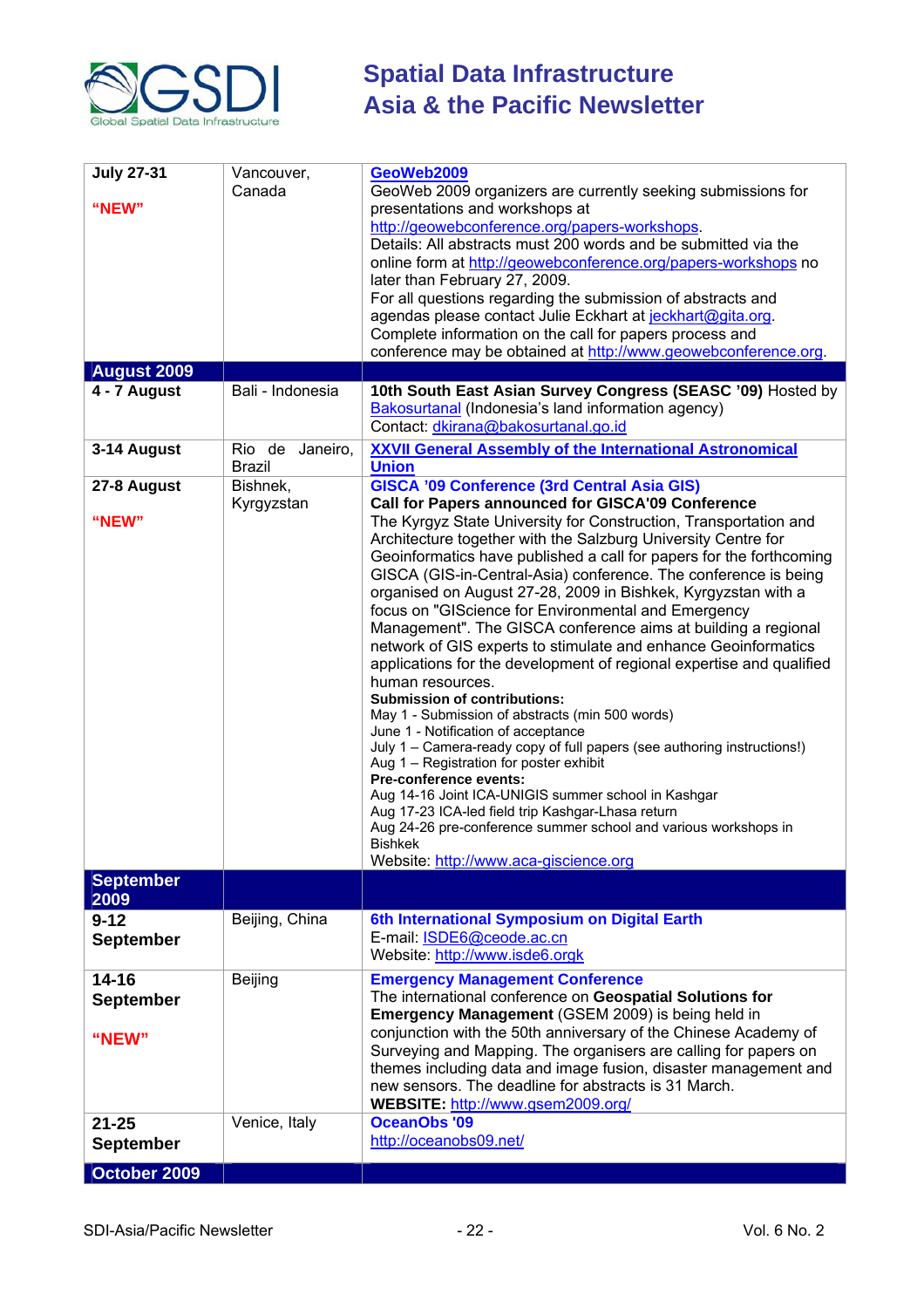

| 5-7 October                 | Westminster,<br>Colorado        | More information will be forthcoming but we ask you to "save the<br>date" for the Location Intelligence Conference 2009. We'll be at<br>the Westin Westminster Hotel in Westminster, Colorado, just<br>outside of Denver toward Boulder from Oct. 5-7                                                                                                                                                                                                                                                                                                                                                                                                                                                                                                                                                                            |
|-----------------------------|---------------------------------|----------------------------------------------------------------------------------------------------------------------------------------------------------------------------------------------------------------------------------------------------------------------------------------------------------------------------------------------------------------------------------------------------------------------------------------------------------------------------------------------------------------------------------------------------------------------------------------------------------------------------------------------------------------------------------------------------------------------------------------------------------------------------------------------------------------------------------|
| 19-22 October               | Hanoi, Vietnam                  | <b>7th FIG Regional Conference</b><br>Conference Website: http://www.fig.net/vietnam/<br>awaiting Timeline for registration and submission of abstracts,<br>papers, and presentations<br>Electronic submission of papers by June 2009                                                                                                                                                                                                                                                                                                                                                                                                                                                                                                                                                                                            |
| 26-29 October               | Kampala Uganda                  | <b>AFRICAGIS 2009; International Conference</b><br>Theme of the conference "GEO-SPATIAL INFORMATION<br>AND SUSTAINABLE DEVELOPMENT IN AFRICA; FACING<br><b>CHALLENGES OF GLOBAL CHANGE"</b><br>http://www.africagis2009.org/                                                                                                                                                                                                                                                                                                                                                                                                                                                                                                                                                                                                     |
| <b>November</b><br>2009     |                                 |                                                                                                                                                                                                                                                                                                                                                                                                                                                                                                                                                                                                                                                                                                                                                                                                                                  |
| 10-12 November<br>"NEW"     | St Petersburg,<br>Florida, USA  | <b>Fifth National GIS in Transit Conference</b><br>This biennial conference will focus on the growing role of GIS in<br>supporting planning, service delivery, and decision making in public<br>transit.<br>The Programme Committee will organise an educational                                                                                                                                                                                                                                                                                                                                                                                                                                                                                                                                                                 |
|                             |                                 | programme based upon the abstracts submitted through the Call for<br>Participation. All abstract submissions, received by February 27,<br>2009, will be reviewed and considered for this conference. The<br>Program Committee encourages abstract submissions in one or<br>more of these four general categories - Applications, Tools, Data,<br>and Management & Policy.<br>Website: http://www.urisa.org/gis_transit                                                                                                                                                                                                                                                                                                                                                                                                           |
| 15-22 November              | Santiago, Chile                 | <b>XXIV International Cartographic Conference</b><br>First call for papers:<br>http://www.icc2009.cl/pdf/First_Call_for_Paper_ICC2009.pdf<br>Deadline for Abstracts: 16 January, 2009                                                                                                                                                                                                                                                                                                                                                                                                                                                                                                                                                                                                                                            |
| 17-20 November              | Denver, USA                     | 7th William T. Pecora Memorial Remote Sensing Symposium<br>E-mail: asprs@asprs.org<br>Website: www.asprs.org/pecora17                                                                                                                                                                                                                                                                                                                                                                                                                                                                                                                                                                                                                                                                                                            |
| 30 November -<br>2 December | Sydney, Australia<br>(Univ NSW) | <b>GeoComputation 2009</b><br><b>Call for Papers</b><br>The 10th International Conference on GeoComputation<br>URL:<br>http://www.biodiverse.unsw.edu.au/geocomputation/index.html<br>Contributors are invited to submit extended abstracts, which will be<br>reviewed for inclusion in the conference program.<br>See http://www.biodiverse.unsw.edu.au/geocomputation/index.html<br>for more information.<br>The abstracts should be sent as either Word documents or pdf files<br>to geocomputation@unsw.edu.au<br>Files larger than 1Mb should be sent as zipped archives. The<br>submission deadline is 30 June 2009. Authors will be notified of<br>acceptance/rejection in the end of August 2009.<br>Any questions regarding the submission and publication process<br>should be addressed to geocomputation@unsw.edu.au |
| <b>April 2010</b>           |                                 |                                                                                                                                                                                                                                                                                                                                                                                                                                                                                                                                                                                                                                                                                                                                                                                                                                  |
| <b>11-16 April</b>          | Sydney,<br>Australia            | International Federation of Surveyors (FIG) Congress 2010<br>Contact: info@isaust.org.au.                                                                                                                                                                                                                                                                                                                                                                                                                                                                                                                                                                                                                                                                                                                                        |